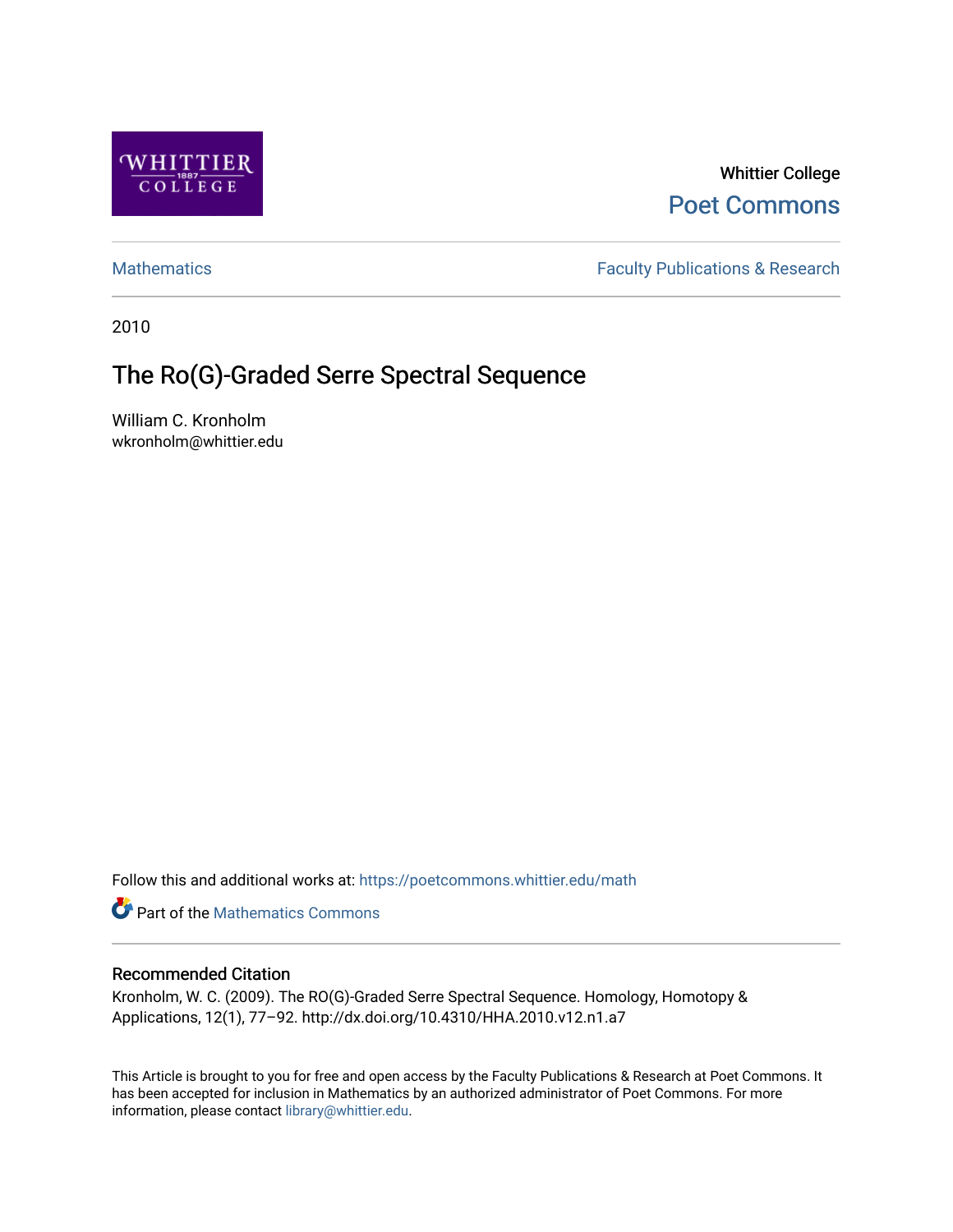Homology, Homotopy and Applications, vol. 12(1), 2010, pp.75–92

## THE  $RO(G)$ -GRADED SERRE SPECTRAL SEQUENCE

#### WILLIAM C. KRONHOLM

(communicated by Gunnar Carlsson)

#### Abstract

In this paper the Serre spectral sequence of Moerdijk and Svensson is extended from Bredon cohomology to  $RO(G)$ graded cohomology for finite groups G. Special attention is paid to the case  $G = \mathbb{Z}/2$  where the spectral sequence is used to compute the cohomology of certain projective bundles and loop spaces.

### 1. Introduction

In [Bre67], Bredon created equivariant homology and cohomology theories of G-spaces, now called Bredon homology and Bredon cohomology, which yield the usual singular homology and cohomology theories when the group acting is taken to be the trivial group. In  $[\text{LMM81}]$ , a cohomology theory for G-spaces is constructed that is graded on  $RO(G)$ , the Grothendieck ring of virtual representation of G. This  $RO(G)$ graded theory extends Bredon cohomology in the sense that  $H<sup>n</sup>(X) = H<sup>n</sup><sub>Br</sub>(X)$  when  $n$  is the trivial *n*-dimensional representation of  $G$ .

Many of the usual tools for computing cohomology have their counterparts in the  $RO(G)$ -graded setting. These include Mayer-Vietoris sequences, Künneth theorem, suspension isomorphisms, etc. Missing from the  $RO(G)$  computational tool box was an equivariant version of the Serre spectral sequence associated to a fibration  $F \to E \to B$ . Also, perhaps partially because of a lack of this spectral sequence, the theory of equivariant characteristic classes has not yet been developed.

The main result of this paper is to extend the spectral sequence of a G-fibration given in [MS93] from Bredon cohomology to the  $RO(G)$ -graded theory with special attention to the case  $G = \mathbb{Z}/2$ . The restriction to  $G = \mathbb{Z}/2$  is for two reasons. The first is that there is a map from Voevodsky's motivic cohomology and  $RO(\mathbb{Z}/2)$ graded equivariant cohomology, and so one can try to answer questions in motivic cohomology by considering instead the relevant equivariant cohomology. The second reason is that the general algebra of Mackey functors is extremely complicated for arbitrary groups (even compact Lie), yet the  $G = \mathbb{Z}/2$  case is manageable.

Received November 6, 2008, revised November 1, 2009; published on March 8, 2010.

<sup>2000</sup> Mathematics Subject Classification: 55T10, 55N25, 55N91.

Key words and phrases: spectral sequence, algebraic topology, local coefficient, equivariant homology and cohomology.

This article is available at http://intlpress.com/HHA/v10/n2/a7

Copyright © 2010, International Press. Permission to copy for private use granted.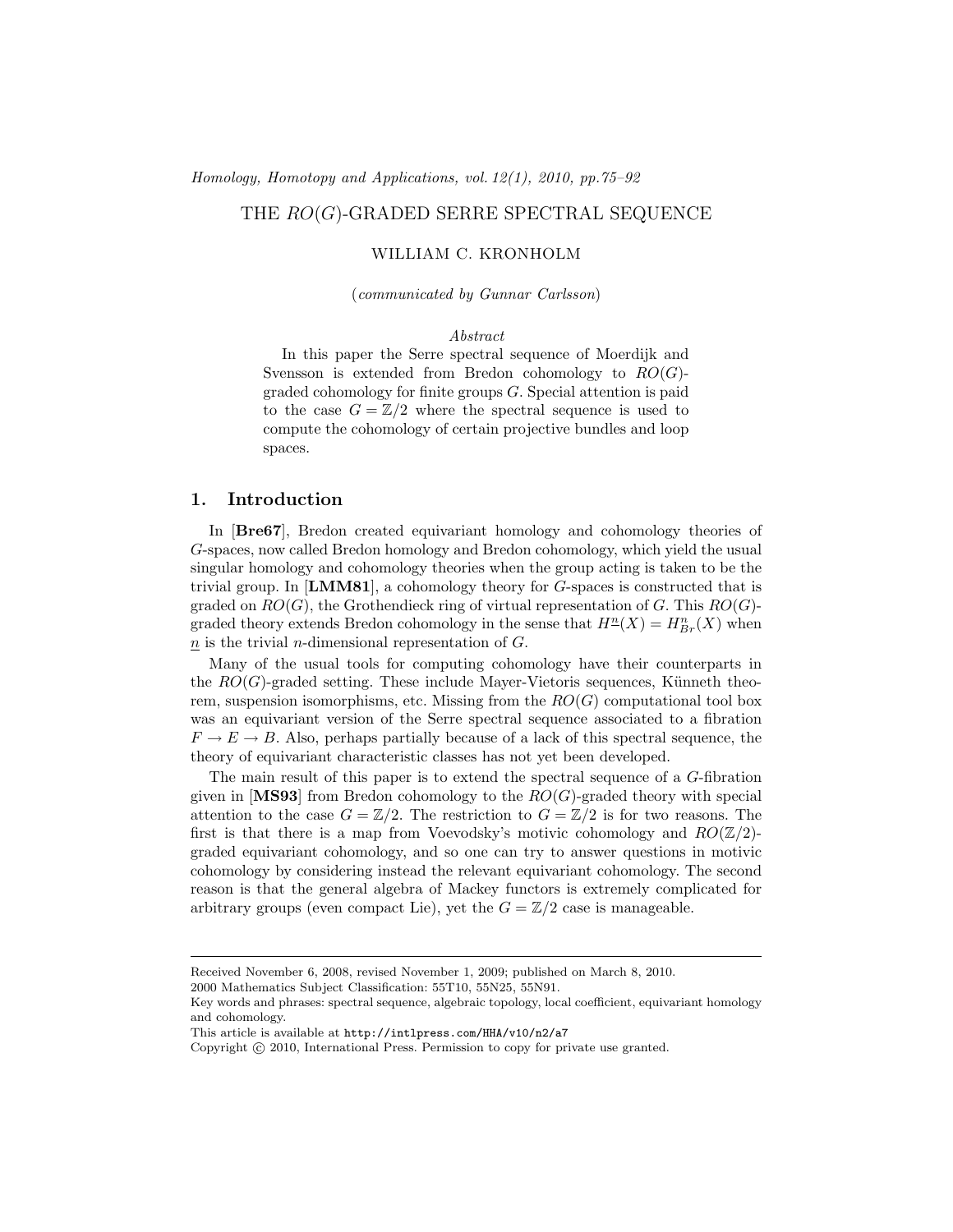A *p*-dimensional real  $\mathbb{Z}/2$ -representation V decomposes as

$$
V = (\mathbb{R}^{1,0})^{p-q} \oplus (\mathbb{R}^{1,1})^q = \mathbb{R}^{p,q}
$$

where  $\mathbb{R}^{1,0}$  is the trivial representation and  $\mathbb{R}^{1,1}$  is the nontrivial 1-dimensional representation. Thus the  $RO(\mathbb{Z}/2)$ -graded theory is a bigraded theory, one grading measuring dimension and the other measuring the number of "twists". In this case, we write  $H^V(X;M) = H^{p,q}(X;M)$  for the  $V^{\text{th}}$  graded component of the  $RO(\mathbb{Z}/2)$ graded equivariant cohomology of  $X$  with coefficients in a Mackey functor  $M$ . Here is the spectral sequence:

**Theorem 1.1.** If  $f: E \to X$  is a fibration of  $\mathbb{Z}/2$  spaces, then for every  $r \in \mathbb{Z}$  and every Mackey functor M there is a natural spectral sequence with

$$
E_2^{p,q} = H^{p,0}(X; \mathcal{H}^{q,r}(f;M)) \Rightarrow H^{p+q,r}(E;M).
$$

This is a spectral sequence that takes as inputs the Bredon cohomology of the base space with coefficients in the local coefficient system  $\mathcal{H}^{q,r}(f;M)$  and converges to the  $RO(\mathbb{Z}/2)$ -graded cohomology of the total space.

This is really a family of spectral sequences, one for each integer r. If the Mackey functor  $M$  is a ring Mackey functor, then this family of spectral sequences is equipped with a tri-graded multiplication. If  $a \in H^{p,0}(X; \mathcal{H}^{q,r}(f; M))$  and

$$
b \in H^{p',0}(X; \mathcal{H}^{q',r'}(f;M)),
$$

then  $a \cdot b \in H^{p+p',0}(X;\mathcal{H}^{q+q',r+r'}(f;M))$ . There is also an action of  $H^{*,*}(pt;M)$  so that if  $\alpha \in H^{q',r'}(pt;M)$  and  $a \in H^{p,0}(X;\mathcal{H}^{q,r}(f;M))$ , then

$$
\alpha \cdot a \in H^{p,0}(X; \mathcal{H}^{q+q', r+r'}(f; M)).
$$

Under certain connectivity assumptions on the base space, the local coefficients  $\mathcal{H}^{q,r}(f; M)$  are constant, and the spectral sequence becomes the following. This result is restated and proved as Theorem 3.2.

**Theorem 1.2.** If X is equivariantly 1-connected and  $f: E \to X$  is a fibration of  $\mathbb{Z}/2$ spaces with fiber F, then for every  $r \in \mathbb{Z}$  and every Mackey functor M there is a spectral sequence with

$$
E_2^{p,q} = H^{p,0}(X; \underline{H}^{q,r}(F;M)) \Rightarrow H^{p+q,r}(E;M).
$$

The coefficient systems  $\mathcal{H}^{q,r}(f;M)$  and  $\underline{H}^{q,r}(F;M)$  that appear in the spectral sequence are explicitly defined in the next section. They are the equivariant versions of the usual local coefficient systems that arise when working with the usual Serre spectral sequence.

This spectral sequence is rich with information about the fibration involved, even in the case of the trivial fibration  $id: X \to X$ . In this case, the  $E_2$  page takes the form  $E_2^{p,q} = H^{p,0}(X; \underline{H}^{q,r}(pt; M)) \Rightarrow H^{p+q,r}(X; M)$ . Set  $M = \mathbb{Z}/2$  and consider the case  $r = 1$ . Then  $H^{p,0}(X; \underline{H}^{q,r}(pt;\mathbb{Z}/2)) = 0$  if  $q \neq 0, 1$ . The case  $q = 0$  gives  $H^{p,0}(X; \underline{H}^{0,1}(pt;\mathbb{Z}/2)) = H^{p,0}(X;\mathbb{Z}/2)$ , and if  $q = 1$ ,

$$
H^{p,0}(X; \underline{H}^{1,1}(pt;\mathbb{Z}/2)) = H^p_{non-eq}(X^G;\mathbb{Z}/2).
$$

The spectral sequence then has just two non-zero rows as shown in Figure 1 below.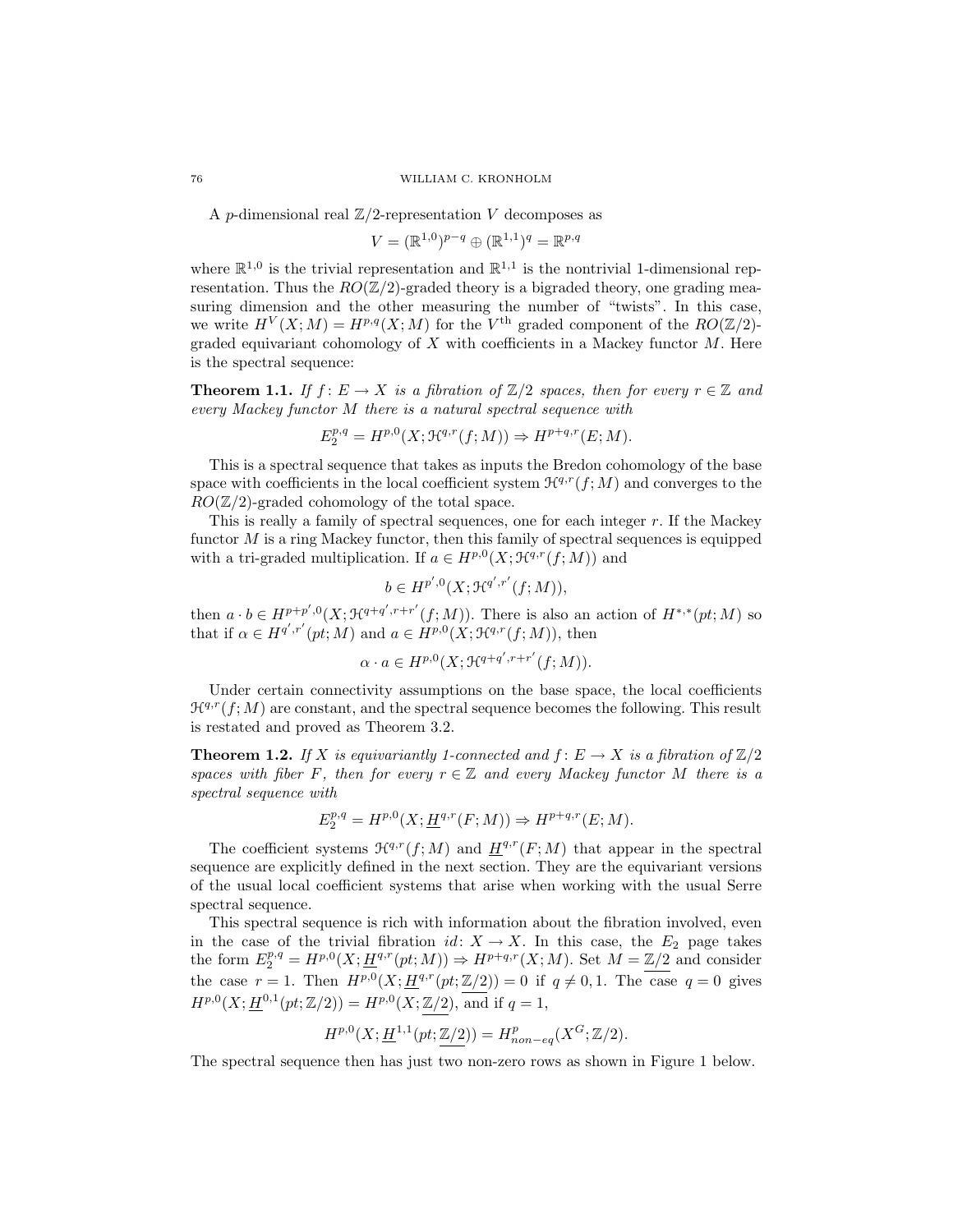| 0            |                                                                      |              |  |
|--------------|----------------------------------------------------------------------|--------------|--|
|              |                                                                      |              |  |
|              | $H^0_{non-eq}(X^G)$ $H^1_{non-eq}(X^G)$ $H^2_{non-eq}(X^G)$ $\cdots$ |              |  |
| $H^{0,0}(X)$ | $H^{1,0}(X)$                                                         | $H^{2,0}(X)$ |  |
|              |                                                                      |              |  |

Figure 1: The  $r = 1$  spectral sequence for  $id: X \to X$ .

As usual, the two row spectral sequence yields the following curious long exact sequence:

$$
0 \to H^{0,0}(X) \to H^{0,1}(X) \to 0 \to H^{1,0}(X) \to H^{1,1}(X) \to H^{0}_{non-eq}(X^G) \to
$$
  

$$
H^{2,0}(X) \to H^{2,1}(X) \to H^{1}_{non-eq}(X^G) \to \cdots
$$

Now, to any equivariant vector bundle  $f: E \to X$ , there is an associated equivariant projective bundle  $\mathbb{P}(f): \mathbb{P}(E) \to X$  whose fibers are lines in the fibers of the original bundle. Applying the above spectral sequence to this new bundle yields the following result, which appears later as Theorem 3.7.

**Theorem 1.3.** If X is equivariantly 1-connected and  $f: E \to X$  is a vector bundle with fiber  $\mathbb{R}^{n,m}$  over the base point, then the spectral sequence of Theorem 3.2 for the bundle  $\mathbb{P}(f): \mathbb{P}(E) \to X$  with constant  $M = \mathbb{Z}/2$  coefficients "collapses".

Here, when we say the spectral sequence collapses, we do not mean it collapses in the usual sense. Each fibration  $f: E \to X$  maps to the trivial fibration  $id: X \to X$ in an obvious way. Naturality then provides a map from the spectral sequence for  $id: X \to X$  to the spectral sequence for  $f: E \to X$ . In the above theorem, the spectral sequence "collapses" in the sense that the only nonzero differentials are those arising from the trivial fibration  $id: X \to X$ .

In non-equivariant topology, the Leray-Serre spectral sequence gives rise to a description of characteristic classes of vector bundles. Consider the universal bundle  $E_n \to G_n$  over the Grassmannian of *n*-planes in  $\mathbb{R}^\infty$ . Forming the associated projective bundle  $\mathbb{P}(E_n) \to G_n$  yields a fiber bundle with fiber  $\mathbb{RP}^{\infty}$ . Applying the Leray-Serre spectral sequence to this projective bundle yields characteristic classes of  $E_n$  as the image of the cohomology classes  $1, z, z^2, \dots \in H_{non-eq}^*(\mathbb{RP}^\infty; \mathbb{Z}/2)$  under the transgressive differentials. Since this universal bundle classifies vector bundles,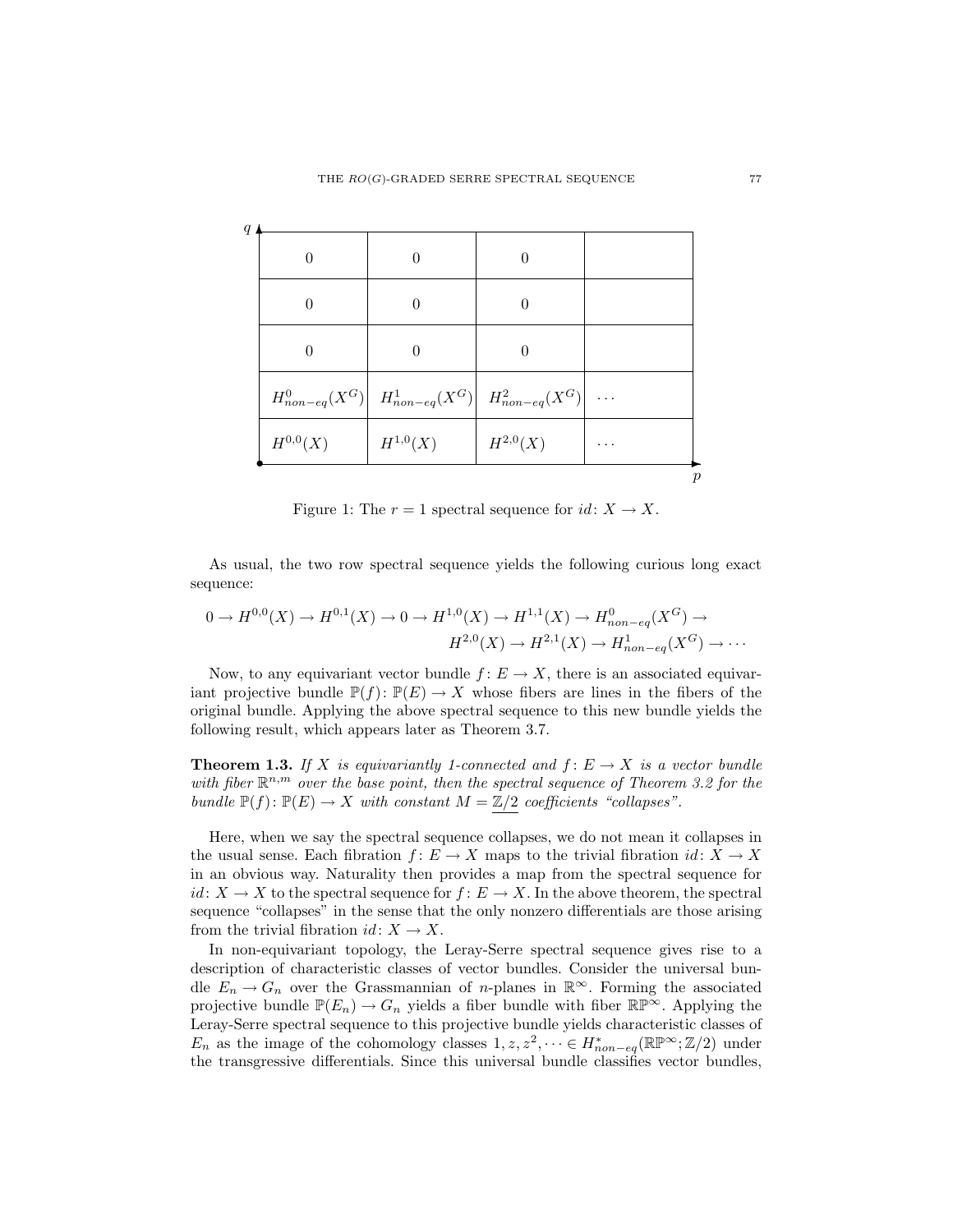characteristic classes of arbitrary bundles can be defined as pullbacks of the characteristic classes,  $c_i \in H^i(G_n; \mathbb{Z}/2)$ , of the universal bundle. It would be nice to adapt this construction to the  $\mathbb{Z}/2$  equivariant setting. However, the equivariant space  $G_n((\mathbb{R}^{2,1})^{\infty}) = G_n(\mathfrak{U}) = G_n$  is not 1-connected, and so the spectral sequence is not as easy to work with. It seems that there is no way to avoid using local coefficient systems in this setting.

Section 2 provides some of the definitions and basics that are needed for this paper. The main theorem is stated and proved in section 3, making use of some technical homotopical details that are provided in section 4. In section 5, the spectral sequence is then applied to compute the cohomology of a projective bundle  $\mathbb{P}(E)$  associated to a vector bundle  $E \to X$ . Section 6 provides an application of the  $RO(\mathbb{Z}/2)$ -graded Serre spectral sequence to loop spaces on certain spheres.

The work in this paper was originally part of the author's dissertation while at the University of Oregon.

The author is indebted to Dan Dugger for his guidance and innumerable helpful conversations, and to the referee for making useful suggestions.

### 2. Preliminaries

The section contains some of the basic machinery and notation that will be used throughout the paper. In this section, let  $G$  be any finite group.

A G-CW complex is a G-space X with a filtration  $X^{(n)}$  where  $X^{(0)}$  is a disjoint union of G-orbits and  $X^{(n)}$  is obtained from  $X^{(n-1)}$  by attaching cells of the form  $G/H_\alpha \times \Delta^n$  along maps  $f_\alpha: G/H_\alpha \times \partial \Delta^n \to X^{(n-1)}$ . The space  $X^{(n)}$  is referred to as the n-skeleton of X. Such a filtration on a space  $X$  is called a cell structure for X.

Given a G-representation V, let  $D(V)$  and  $S(V)$  denote the unit disk and unit sphere, respectively, in V with action induced by that on V. A Rep( $G$ )-complex is a G-space X with a filtration  $X^{(n)}$  where  $X^{(0)}$  is a disjoint union of G-orbits and  $X^{(n)}$  is obtained from  $X^{(n-1)}$  by attaching cells of the form  $D(V_\alpha)$  along maps  $f_{\alpha}: S(V_{\alpha}) \to X^{(n-1)}$  where  $V_{\alpha}$  is an *n*-dimensional real representation of G. The space  $X^{(n)}$  is again referred to as the *n*-skeleton of X, and the filtration is referred to as a cell structure.

Let  $\Delta_G(X)$  be the category of equivariant simplices of the G-space X. Explicitly, the objects of  $\Delta_G(X)$  are maps  $\sigma: G/H \times \Delta^n \to X$ . A morphism from  $\sigma$  to  $\tau: G/K \times \Delta^m \to X$  is a pair  $(\varphi, \alpha)$  where  $\varphi: G/H \to G/K$  is a G-map and  $\alpha: \Delta^n \to \Delta^m$  is a simplicial operator such that  $\sigma = \tau \circ (\varphi \times \alpha)$ .

Let  $\Pi_G(X)$  be the fundamental groupoid of X. Explicitly, the objects of  $\Pi_G(X)$ are maps  $\sigma: G/H \to X$  and a morphism from  $\sigma$  to  $\tau: G/K \to X$  is a pair  $(\varphi, \alpha)$ where  $\varphi: G/H \to G/K$  is a G-map and  $\alpha$  is a G-homotopy class of paths from  $\sigma$  to  $τ ∘ φ.$ 

There is a forgetful functor  $\pi \colon \Delta_G(X) \to \Pi_G(X)$  that sends  $\sigma \colon G/H \times \Delta^n \to X$ to  $\sigma: G/H \to X$  by restricting to the last vertex  $e^n$  of  $\Delta^n$ . A morphism  $(\varphi, \alpha)$  in  $\Delta_G(X)$  is restricted to  $(\varphi, \alpha)$  in  $\Pi_G(X)$  by restricting  $\alpha$  to the linear path from  $\alpha(e^n)$ to  $e^m$  in  $\Delta^m$ . There is a further forgetful functor to the orbit category  $\mathcal{O}(G)$ , which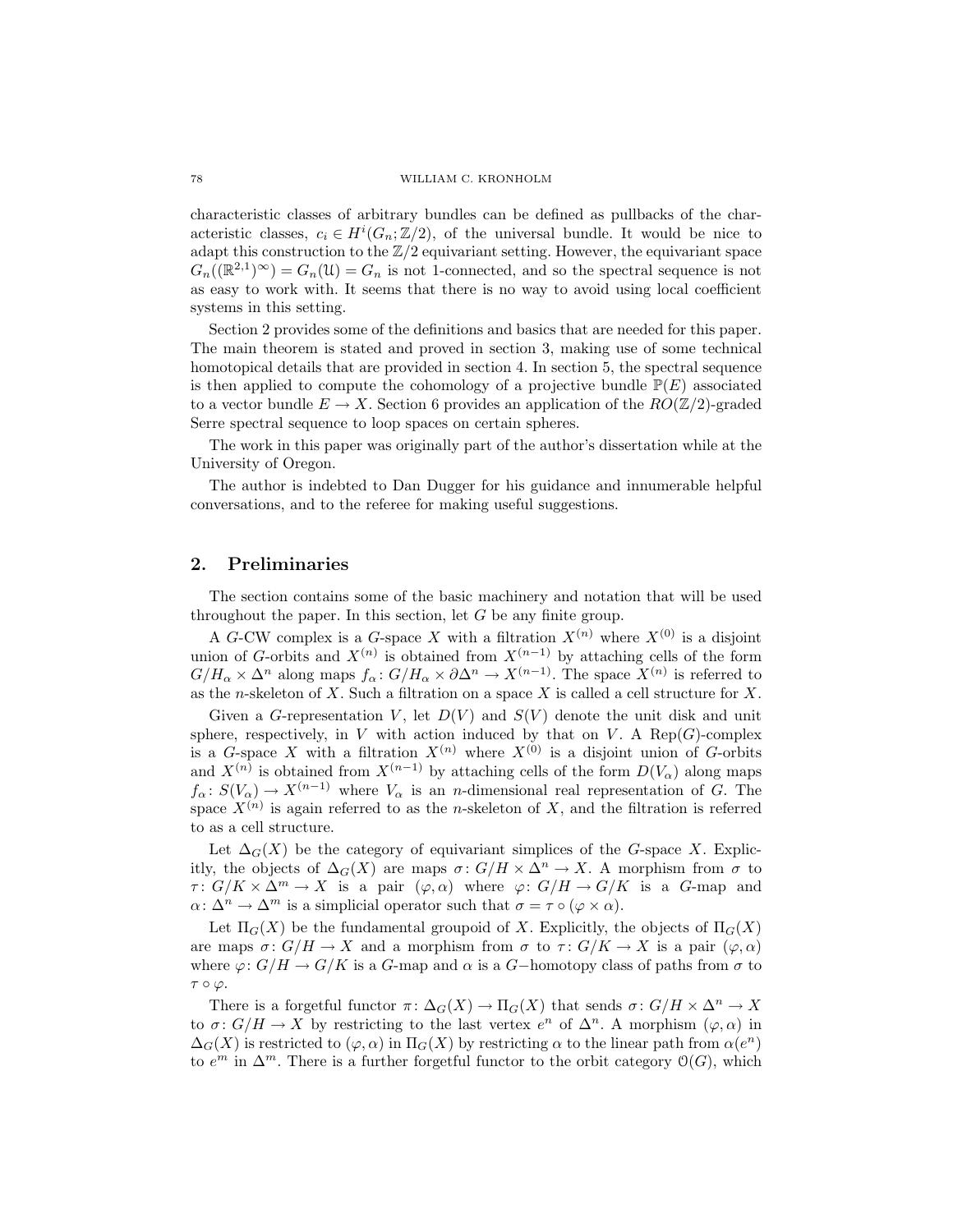will also be denoted by  $\pi$ , as shown below.

$$
\Delta_G(X) \xrightarrow{\pi} \Pi_G(X) \xrightarrow{\pi} \mathcal{O}(G)
$$

A coefficient system on X is a functor  $M: \Delta_G(X)^{op} \to Ab$ . We say that the coefficient system  $M$  is a local coefficient system if it factors through the forgetful functor to  $\Pi_G(X)^{op}$  (up to isomorphism). If M further factors through  $O(G)^{op}$ , then we call M a constant coefficient system.

For the precise definition of a Mackey functor for  $G = \mathbb{Z}/2$ , the reader is referred to [May96] or [Dug05]. A summary of the important aspects of a  $\mathbb{Z}/2$  Mackey functor is given here. The data of a Mackey functor are encoded in a diagram of abelian groups like the one below.

$$
\overbrace{M(\mathbb{Z}/2)}^{\{t^*\}} \xrightarrow[i^*]{i_*} M(e)
$$

The maps must satisfy the following four conditions.

- 1.  $(t^*)^2 = id$
- 2.  $t^*i^* = i^*$
- 3.  $i_*(t^*)^{-1} = i_*$
- 4.  $i^*i_* = id + t^*$

According to [LMM81], each Mackey functor M uniquely determines an  $RO(G)$ graded cohomology theory characterized by

1. 
$$
H^{n}(G/H; M) = \begin{cases} M(G/H) & \text{if } n = 0 \\ 0 & \text{otherwise} \end{cases}
$$

2. The map  $H^0(G/K;M) \to H^0(G/H;M)$  induced by  $i: G/H \to G/K$  is the transfer map  $i^*$  in the Mackey functor.

Given a Mackey functor  $M$ , a G-representation  $V$ , and a G-space  $X$ , we can form a coefficient system  $H^V(X;M)$ . This coefficient system is determined on objects by  $H^V(X;M)(G/H) = H^V(X \times G/H;M)$  with maps induced by those in  $\mathcal{O}(G)$ .

In this paper, G will usually be  $\mathbb{Z}/2$  and the Mackey functor will almost always be constant  $M=\mathbb{Z}/2$  which has the following diagram.

$$
\overbrace{\mathbb{Z}}^{id} \rightarrow 0
$$
  

$$
\overbrace{\mathbb{Z}}^{id} \mathbb{Z}/2
$$

With these constant coefficients, the  $RO(\mathbb{Z}/2)$ -graded cohomology of a point is given by the picture in Figure 2.

Every lattice point in the picture that is inside the indicated cones represents a copy of the group  $\mathbb{Z}/2$ . The top cone is a polynomial algebra on the elements  $\rho \in H^{1,1}(pt;\mathbb{Z}/2)$  and  $\tau \in H^{0,1}(pt;\mathbb{Z}/2)$ . The element  $\theta$  in the bottom cone is infinitely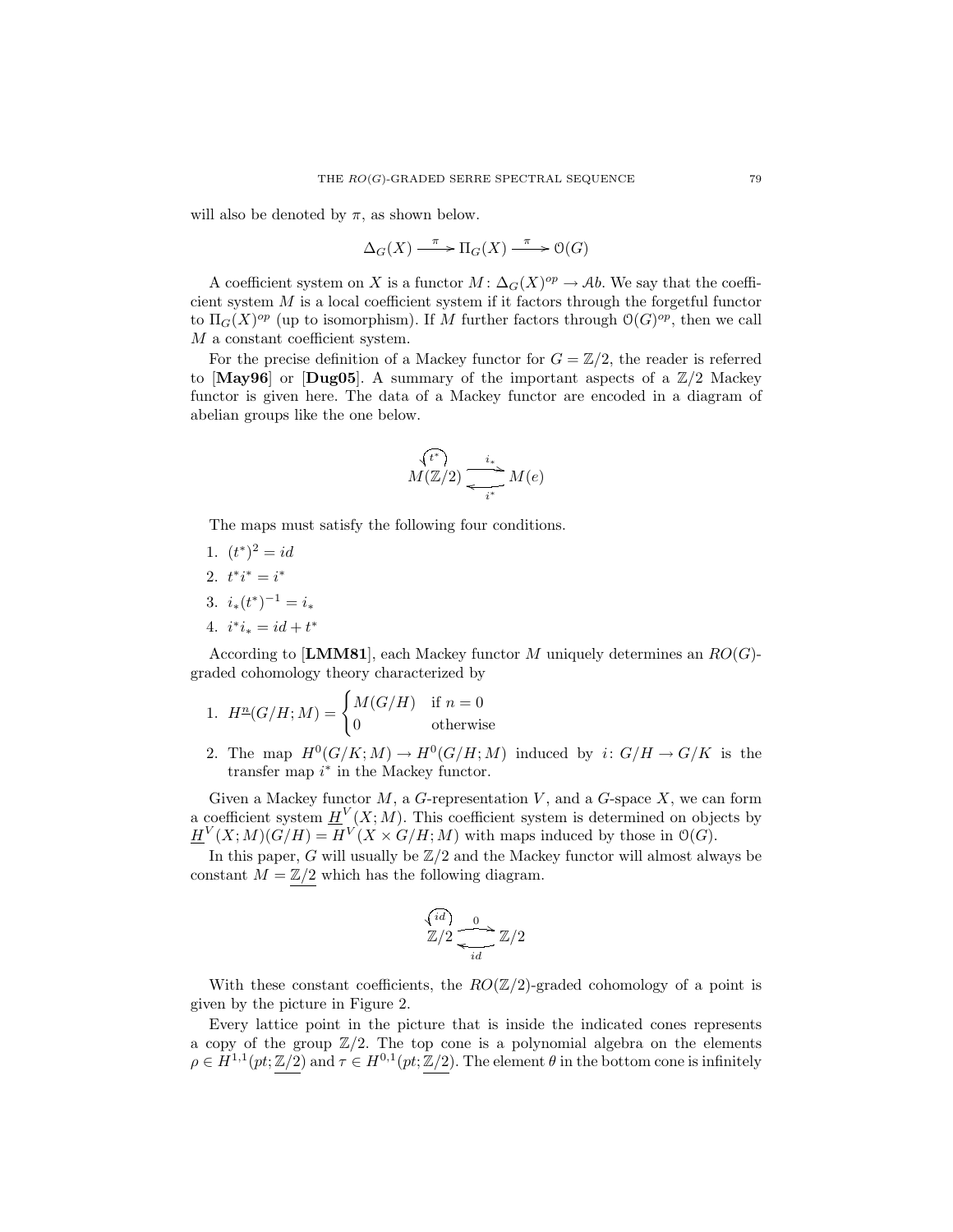

divisible by both  $\rho$  and  $\tau$ . The cohomology of  $\mathbb{Z}/2$  is easier to describe:

 $H^{*,*}(\mathbb{Z}/2;\mathbb{Z}/2)=\mathbb{Z}/2[t,t^{-1}]$ 

where  $t \in H^{0,1}(\mathbb{Z}/2;\mathbb{Z}/2)$ . Details can be found in [**Dug05**] and [**Car99**].

Given a  $G$ -map  $f: E \to X$  and a Mackey functor M, we can define a coefficient system  $\mathcal{H}^{q,r}(-,M)$ :  $\Delta_G(X)^{op} \to Ab$  by taking cohomology of pullbacks:

$$
\mathcal{H}^{q,r}(f,M)(\sigma) = H^{q,r}(\sigma^*(E),M).
$$

In  $[MS93]$ , it is shown that this is a local coefficient system when f is a G-fibration.

Given a G-fibration  $f: E \to X$ , we can define a functor  $\Gamma_f: \Delta_G(X) \to \mathfrak{Top}$ . On objects,  $\Gamma(\sigma) = \sigma^*(E)$ . On morphisms,  $\Gamma(\varphi, \alpha) = \overline{\varphi \times \alpha}$ , where  $\overline{\varphi \times \alpha}$  is the map of total spaces in the diagram

$$
\sigma^*(E) \xrightarrow{\overline{\varphi \times \alpha}} \tau^*(E)
$$
  
\n
$$
\downarrow \qquad \qquad \downarrow
$$
  
\n
$$
G/H \times \Delta^n \xrightarrow{\varphi \times \alpha} G/K \times \Delta^m.
$$

Let  $f: E \to X$  be a G-fibration over an equivariantly 1-connected G-space X with base point  $x \in X$  and let  $F = f^{-1}(x)$ . Define a constant coefficient system  $H^{q,r}(F;M)$ as follows:  $\underline{H}^{q,r}(F;M)(G/H) = H^{q,r}((G/H) \times F;M)$  and if  $\varphi: G/H \to G/K$  is a  $G$ map, then  $H^{q,r}(F;M)(\varphi) = (\varphi \times id)^*$ . It is this coefficient system that appears in the spectral sequence of Theorem 3.7.

#### 3. Construction of the Spectral Sequence

Unlike in ordinary topology, the equivariant Serre spectral sequence for a fibration  $f: E \to X$  will not be deduced from lifting a cellular filtration of X to one on E. Instead, the spectral sequence is a special case of the one for a homotopy colimit. Recall (from  $\text{[Dug08]}$  for example) that given a cohomology theory  $\mathcal{E}^*$  and a diagram of spaces  $D: I \to \mathcal{T}\mathit{op}_G$ , there is a natural spectral sequence as follows:

$$
E_2^{p,q} = H^p(I^{op}; \mathcal{E}^q(D)) \implies \mathcal{E}^{p+q}(\text{hocolim } D). \tag{1}
$$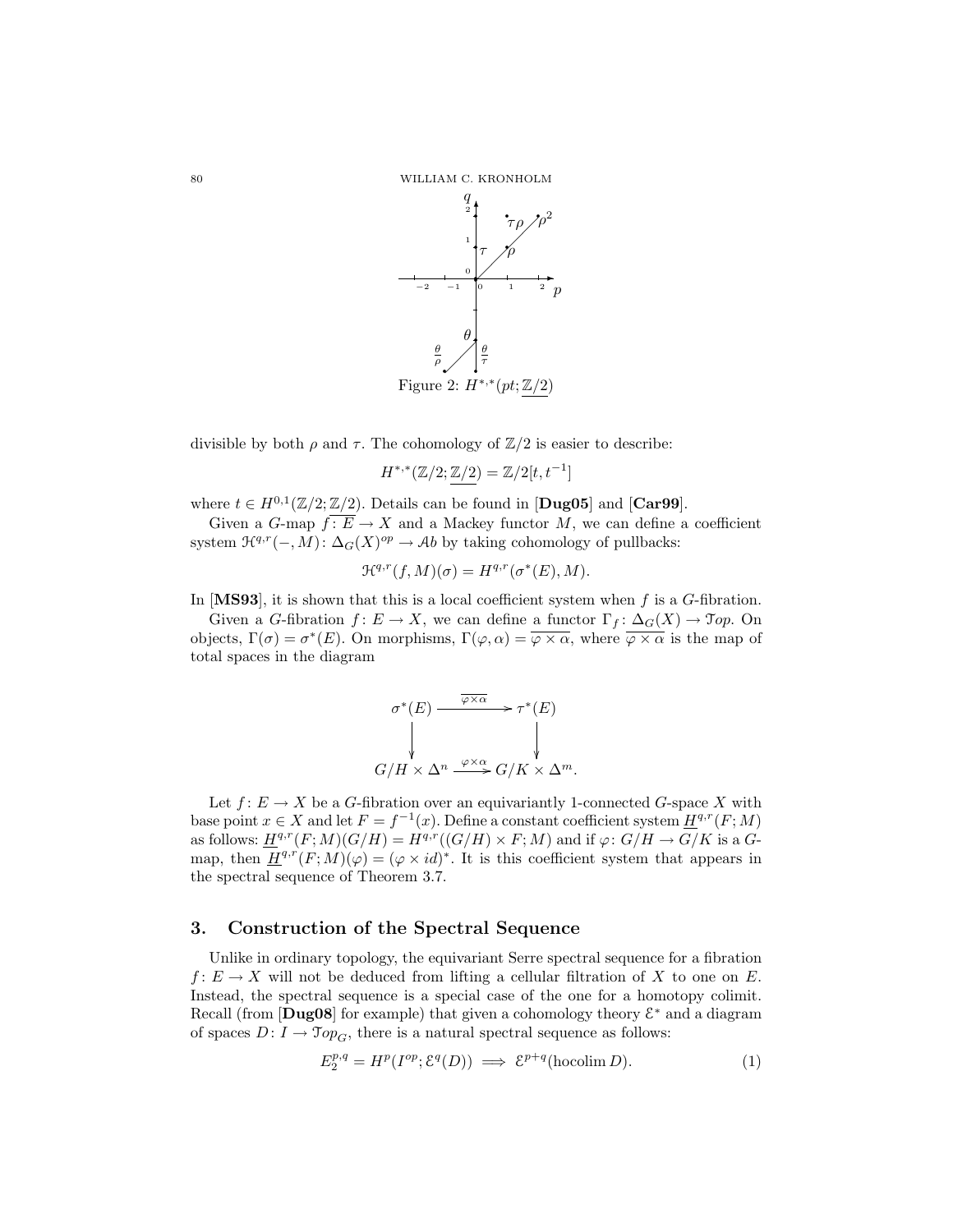For the case  $I = \Delta_G(X)$ , we know from [MS93] that the cohomology of  $\Delta_G(X)^{op}$  is the same as Bredon cohomology. For a G-fibration  $f: E \to B$ , we can consider the diagram  $\Gamma_f: \Delta_G(X) \to \mathfrak{Top}_G$  that sends  $\sigma: G/H \times \Delta^n \to X$  to the pullback  $\sigma^*(E)$ . We then have the following technical lemma, whose proof is given in the next section where it appears as Lemma 4.4.

**Lemma 3.1.** The composite map hocolim<sub> $\Delta_G(X)$ </sub>  $\Gamma_f \to$  colim $\Delta_G(X)$  $\Gamma_f \to E$  is a weak equivalence.

Here is the desired spectral sequence.

**Theorem 3.2.** If  $f: E \to X$  is a fibration of G spaces, then for every  $V \in RO(G)$ and every Mackey Functor M there is a natural spectral sequence with

$$
E_2^{p,q}(M,V) = H^{p,0}(X; \mathcal{H}^{V+q}(f;M)) \Rightarrow H^{V+p+q}(E;M).
$$

*Proof.* The homotopy colimit spectral sequence of (1) associated to  $\Gamma_f$  and the cohomology theory  $H^{V+\ast}(-;M)$  takes the form

$$
E_2^{p,q}(M,V) = H^p(\Delta_G(X); \mathcal{H}^{V+q}(\Gamma_f;M)) \Rightarrow H^{V+p+q}(\text{hocolim}(\Gamma_f);M).
$$

By [MS93, Theorem 3.2] and Lemma 4.4, this spectral sequence becomes

$$
E_2^{p,q}(M,V) = H^{p,0}(X; \mathcal{H}^{V+q}(f;M)) \Rightarrow H^{V+p+q}(E;M).
$$

Naturality of this spectral sequence follows from the naturality of the homotopy colimit spectral sequence.  $\Box$ 

The standard multiplicative structure on the spectral sequence is given by the following theorem. Recall that the analogue of tensor product for Mackey functors is the box product, denoted by  $\Box$ . See, for example,  $[\mathbf{FLO4}]$  for a full description of the box product.

**Theorem 3.3.** Given a G-fibration  $f: E \to X$ , Mackey functors M and M' and  $V, V' \in RO(G)$ , there is a natural pairing of the spectral sequences of 3.2

$$
E_r^{p,q}(M,V)\otimes E_r^{p',q'}(M';V')\to E_r^{p+p',q+q'}(M\square M';V+V')
$$

converging to the standard pairing

$$
\cup: H^*(E;M) \otimes H^*(E;M') \to H^*(E;M\square M').
$$

Furthermore, the pairing of  $E_2$  terms agrees, up to a sign  $(-1)^{p'q}$ , with the standard pairing

$$
H^{p,0}(X; \mathcal{H}^{V+q}(f;M)) \otimes H^{p',0}(X; \mathcal{H}^{V'+q'}(f;M'))
$$
  
\n
$$
\cup \left\downarrow
$$
  
\n
$$
H^{p+p',0}(X; \mathcal{H}^{V+V'+p+p'+q+q'}(f; M \Box M'))
$$

Proof. This is a straightforward application of [MS93, Theorem 4.1].

 $\Box$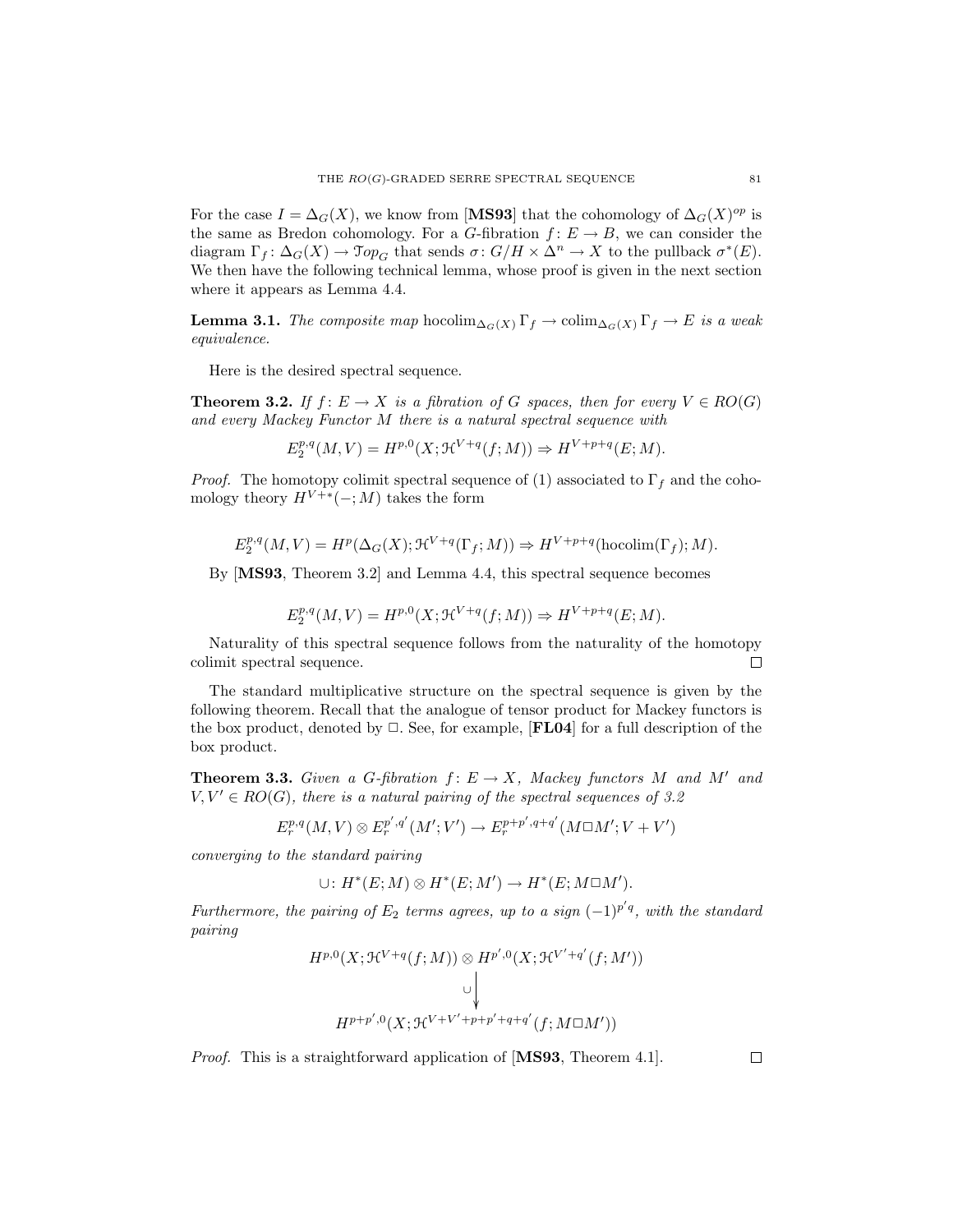Remark 3.4. If M is a ring Mackey functor, then the product  $M \Box M \rightarrow M$  gives a pairing of spectral sequences

$$
E_r^{p,q}(M,V) \otimes E_r^{p',q'}(M,V') \to E_r^{p+p',q+q'}(M,V+V').
$$

Remark 3.5. Since every G-fibration  $f: E \to X$  maps to the G-fibration  $id: X \to X$ , every spectral sequence of Theorem 3.2 admits a map from the spectral sequence for the identity of X.

**Lemma 3.6.** If  $f: E \to X$  is a G-fibration over an equivariantly 1-connected based G-space X, then any local coefficient system  $A$  on  $X$  is constant.

*Proof.* Choose a base point  $x \in X$ . Then x can be considered as a map  $x: G/G \to X$ . Denote by  $x_H$  the point x thought of as a  $G/H$  point. That is  $x_H = x \circ \pi$  where  $\pi: G/H \to G/G$  is the projection. Notice that if  $\varphi: G/H \to G/K$ , then  $x_K = x_H \circ \varphi$ .

Define a constant coefficient system  $A: \mathcal{O}(G) \to Ab$  by  $\mathcal{A}(G/H) = \mathcal{A}(x_H)$  and  $\bar{\mathcal{A}}(\varphi: G/H \to G/K) = \mathcal{A}(\varphi, c_x)$ , where  $c_x$  is the constant path from  $x_H$  to  $x_K$ . The claim is that  $A$  factors through  $A$  up to isomorphism.

For any object  $\sigma: G/H \to X$ , the connectivity assumptions ensure that there is one homotopy class of paths from  $\sigma$  to  $x_H$ . Let  $\beta_{\sigma}$  be a representative path.

For any morphism  $(\varphi, \alpha)$  in  $\Pi_G(X)$  from  $\sigma$  to  $\tau$ , one then has the following commutative diagram:



Now, each of the vertical maps is an isomorphism since, for example, the path  $\beta_{\sigma}$  has the inverse path  $\overline{\beta_{\sigma}}$  and each of the compositions  $\beta_{\sigma} * \overline{\beta_{\sigma}}$  and  $\overline{\beta_{\sigma}} * \beta_{\sigma}$  are homotopic to constant paths. The same is true for  $\tau$ .

Moreover,  $(\bar{\mathcal{A}} \circ \pi)(\sigma) = \bar{\mathcal{A}}(G/H) = \mathcal{A}(x_H)$ , and  $(\bar{\mathcal{A}} \circ \pi)(\varphi, \alpha) = \bar{\mathcal{A}}(\varphi) = \mathcal{A}(\varphi, c_x)$ . This means that the above diagram exhibits an isomorphism from  $\bar{\mathcal{A}} \circ \pi \to \mathcal{A}$ .  $\Box$ 

**Theorem 3.7.** If X is equivariantly 1-connected and  $f : E \to X$  is a fibration of G spaces with fiber F, then for every  $V \in RO(G)$  and every Mackey Functor M there is a spectral sequence with  $E_2^{p,q} = H^{p,0}(X; \underline{H}^{V+q}(F;M)) \Rightarrow H^{V+p+q}(E;M)$ .

Proof. By Theorem 3.2 and the above Lemma 3.6, it suffices to show that for the local coefficient system  $A = \mathcal{H}^{V+q}(f;M)$ , the associated constant coefficient  $\overline{A}$  is  $\underline{H}^{V+q}(F;M).$ 

Notice that  $x_H = x \circ \pi$  and so  $x_H^* E = (x \circ \pi)^* E = \pi^* x^* E = \pi^* F = (G/H) \times F$ . We then have

$$
\bar{\mathcal{A}}(G/H) = \mathcal{A}(x_H) = H^{V+q}(x_H^* E) = H^{V+q}((G/H) \times F) = \underline{H}^{V+q}(F;M)(G/H). \quad \Box
$$

#### 4. Homotopical Considerations

What follows is an equivariant version of some of the statements about homotopical decompositions in [Dug08]. These are needed for the proof of Lemma 4.4, and may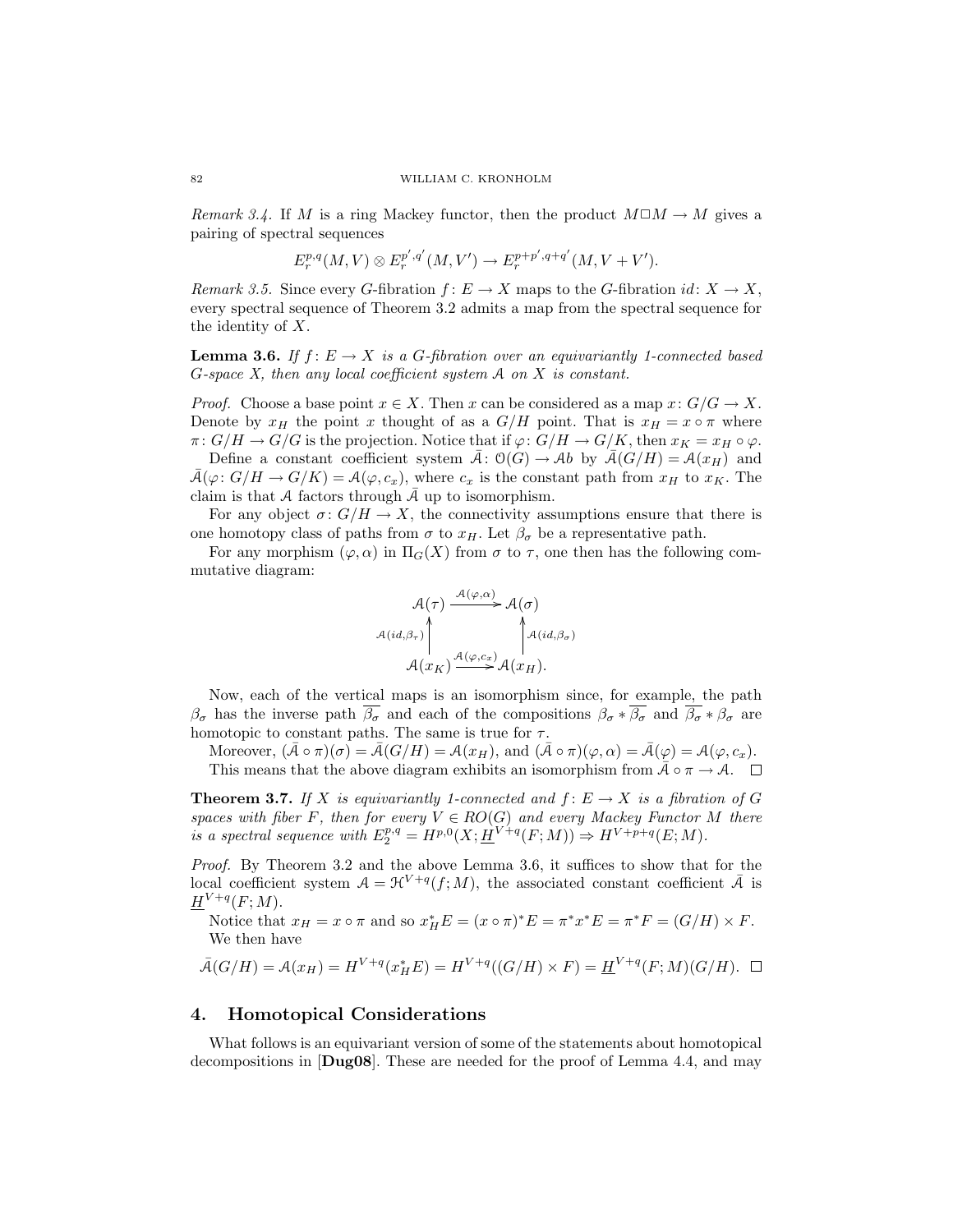also be of independent interest. Because of the technical nature of this material, the uninterested reader may skip ahead to the next section.

Consider the category *G-sSet* of equivariant simplicial sets. The objects are simplicial sets endowed with a G-action and all of the face and degeneracy maps respect the action. The morphisms are equivariant versions of the usual simplicial maps. An n-simplex of an equivariant simplicial set X is an element  $\sigma \in X_n$ . Alternatively, we can think of an equivariant  $n$ -simplex as an equivariant simplicial map  $\sigma: G/H \times \Delta^n \to X$ . Both points of view can be useful.

G-sSets has a model category structure in which fibrations and weak equivalences are defined in terms of the fixed sets, that is  $f$  is a fibration if for all subgroups  $H$  the simplicial map  $f^H$  is a fibration, and similarly for weak equivalences. The cofibrations are then the maps with the appropriate lifting properties.

Let  $D: I \rightarrow G$ -s Set be a diagram of equivariant simplicial sets. Suppose there is a map colim<sub>I</sub>  $D \to X$ . For each simplex  $\sigma \in X$  let  $F(D)_{\sigma}$  denote the category whose objects are pairs  $[i, \alpha \in (D_i)_n]$  such that the map  $D_i \to X$  sends  $\alpha$  to  $\sigma$ . A map in  $F(D)_{\sigma}$  from  $[i, \alpha \in (D_i)_n]$  to  $[j, \beta \in (D_j)_n]$  is a map  $i \to j$  such that  $D_i \to D_j$  sends  $\alpha$  to  $\beta$ . Then  $F(D)_{\sigma}$  is called the fiber category of D over  $\sigma$ .

**Proposition 4.1.** Suppose that  $D: I \rightarrow G$ -sSet and X are as above, and assume that for every  $n \geq 0$  and every  $\sigma \in X_n$  the fiber category  $F(D)_{\sigma}$  is contractible. Then the map hocolim  $D \to X$  is a weak equivalence of equivariant simplicial sets.

Proof. The proof is nearly identical to that of Proposition 19.9 in [Dug08]. The key facts are that for a bisimplicial set B, the geometric realization satisfies  $|B|^H = |B^H|$ and that weak equivalences are determined by their fixed sets.  $\Box$ 

Now, suppose that  $D: I \to \mathfrak{Top}_G$  is a diagram of G-spaces. Suppose we have a map p: colim  $D \to X$ . Then for each  $n \geq 0$ , each subgroup  $H \leq G$  and each  $\sigma: G/H \times \Delta^n \to X$  define the fiber category  $F(D)_{\sigma}$  of D over  $\sigma$  to be the category with objects pairs  $[i, \alpha: G/H \times \Delta^n \to D_i]$  such that  $p \circ \alpha = \sigma$ . A map from  $[i, \alpha: G/H \times \Delta^n \to D_i]$  to  $[j, \beta: G/H \times \Delta^n \to D_j]$  is a map  $i \to j$  making the obvious diagram commute.

**Proposition 4.2.** In the above setting, suppose that for each  $n \geq 0$ ,  $H \leq G$ , and  $\sigma: G/H \times \Delta^n \to X$  the category  $F(D)_{\sigma}$  is contractible. Then the composite

hocolim  $D \to \text{colim } D \to X$ 

is a weak equivalence.

*Proof.* A map  $\sigma: G/H \times \Delta^n \to X$  is equivalent to a map  $\bar{\sigma}: \Delta^n \to X^H$ . Thus we can reduce to looking at the fixed sets. But, this is exactly Theorem 19.2 in [Dug08]. The condition that  $F(D)_{\sigma}$  is contractible is equivalent to the condition that  $F(D)_{\bar{\sigma}}$ is contractible. Thus the composite is a weak equivalence on fixed sets, and so is an equivariant weak equivalence.  $\Box$ 

There is a related simplicial version of the above theorem. Assume that in addition there is a diagram  $\tilde{D}$ :  $I \to G$ -sSet and a natural isomorphism  $\phi_i$ :  $|\tilde{D}_i| \to D_i$ . For each  $\sigma: G/H \times \Delta^n \to X$  define the category  $\tilde{F}(D)_{\sigma}$  to have objects pairs  $[i, G/H \times \Delta_s^n \to \tilde{D}_i]$  such that the composite  $|G/H \times \Delta_s^n| \to |\tilde{D}_i| \to D_i \to X$  is  $\sigma$ .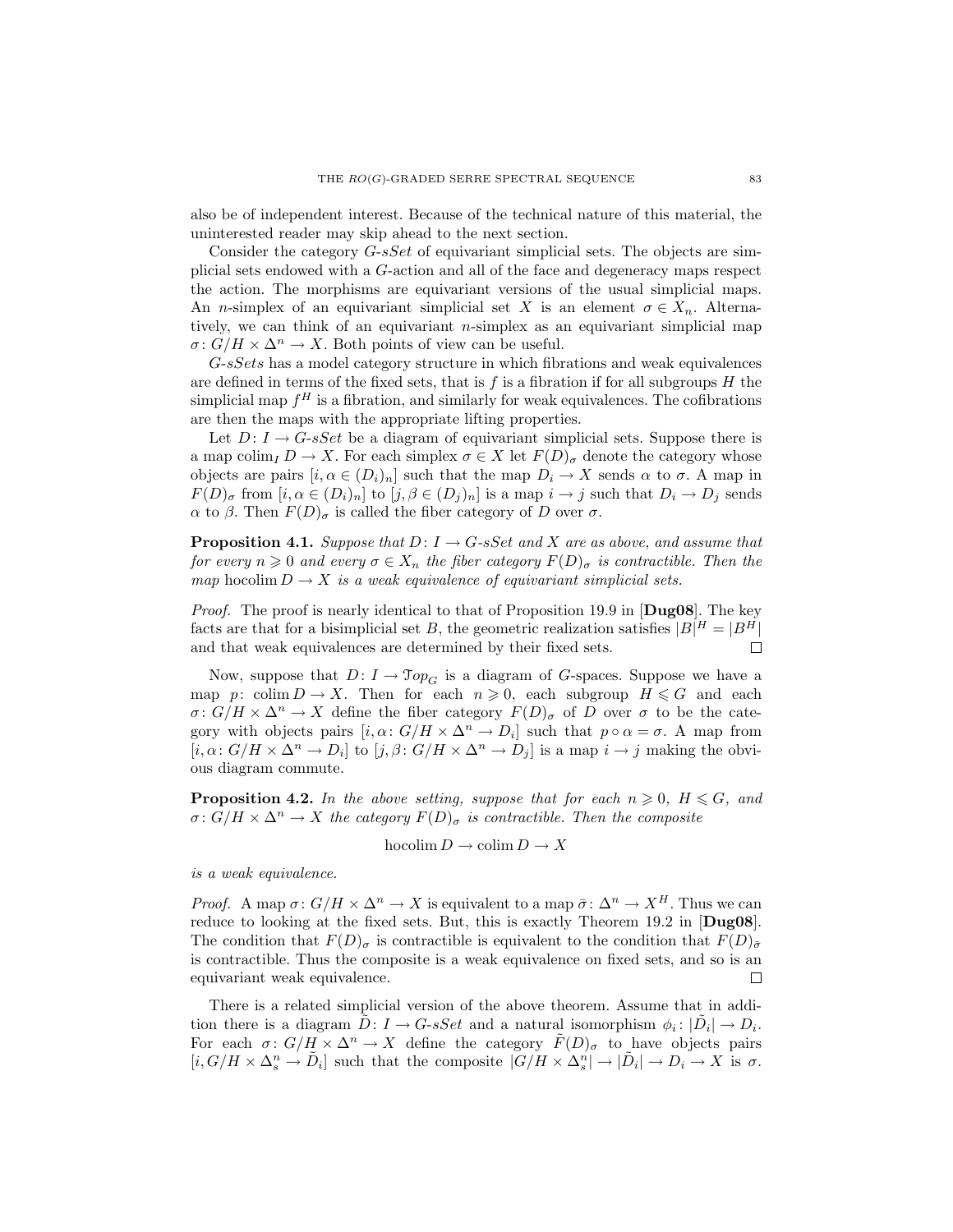The morphisms are as expected. Here,  $\Delta_s^n \in sSet$  is the *n*-simplex. The following is a refinement of the previous theorem.

**Proposition 4.3.** In the above setting, suppose that for each  $n \geqslant 0$ ,  $H \leqslant G$ , and  $\sigma: G/H \times \Delta^n \to X$  the category  $\tilde{F}(D)_{\sigma}$  is contractible. Then the composite

hocolim  $D \to \text{colim } D \to X$ 

is a weak equivalence.

Proof. Again, we can reduce to looking at fixed sets, this time invoking Proposition 19.3 in [Dug08]. П

For a G-fibration  $f: E \to X$ , we can consider the diagram  $\Gamma_f: \Delta_G(X) \to \mathfrak{Top}$  that sends  $\sigma: G/H \times \Delta^n \to X$  to the pullback  $\sigma^*(E)$ . We then have the following technical lemma used in the construction of the spectral sequence.

**Lemma 4.4.** The map hocolim<sub> $\Delta_G(X)$ </sub>  $\Gamma_f \to \text{colim}_{\Delta_G(X)}$   $\Gamma_f \to E$  is a weak equivalence.

*Proof.* Consider the diagram  $D: \Delta_G(X) \to G$ -sSet sending  $([k], \alpha: G/H \times \Delta^k)$  to the simplicial set obtained as the pull back

$$
G/H \times \Delta_s^n \xrightarrow{\sim} S(G/H \times \Delta^n) \to S(X) \leftarrow S(E),
$$

where  $S(-)$  is the singular functor.

There is a map of diagrams  $|D| \to \Gamma_f$  which is an objectwise weak equivalence since f is a fibration. We are reduced to showing that hocolim  $|D| \to \text{colim } |D| \to E$ is a weak equivalence.

For each  $n \geq 0$ ,  $H \leq G$ , and  $\sigma: G/H \times \Delta^n \to E$ , the category  $\tilde{F}(D)_{\sigma}$  is contractible. This is due to the presence of an initial object associated to the map  $f \circ \sigma : G/H \times \Delta^n \to X$ . By Proposition 4.3, we are done.  $\Box$ 

#### 5. Cohomology of Projective Bundles

In this chapter, we specialize exclusively to the case where  $G = \mathbb{Z}/2$ .

To any equivariant vector bundle  $f: E \to X$ , there is an associated equivariant projective bundle  $\mathbb{P}(f): \mathbb{P}(E) \to X$  whose fibers are lines in the fibers of the original bundle. Applying the spectral sequence of Theorem 3.7 to this new bundle yields the following result:

**Theorem 5.1.** If X is equivariantly 1-connected and  $f: E \to X$  is a vector bundle with fiber  $\mathbb{R}^{n,m}$  over the base point, then the spectral sequence of Theorem 3.7 for the bundle  $\mathbb{P}(f): \mathbb{P}(E) \to X$  with constant  $M = \mathbb{Z}/2$  coefficients "collapses".

Here, the spectral sequence "collapses" in the sense that the only nonzero differentials are those arising from the trivial fibration  $id: X \to X$ . One can also view this collapsing by identifying the terms of the spectral sequence (at least after the  $E_2$ page) as a certain tensor product. Letting  $E_*^{*,*}$  be the spectral sequence associated to the fibration  $\mathbb{P}(f): \mathbb{P}(E) \to X$  above and  $F_*^{*,*}$  be the one for  $id: X \to X$ , then for  $n \geq 2$  there is an isomorphism  $E_n^{p,q} \cong (F_n^{*,*} \otimes H^{*,*}(\mathbb{P}(R^{n,m})))^{p,q}$ , where the tensor product is taken over  $H^{*,*}(pt)$ .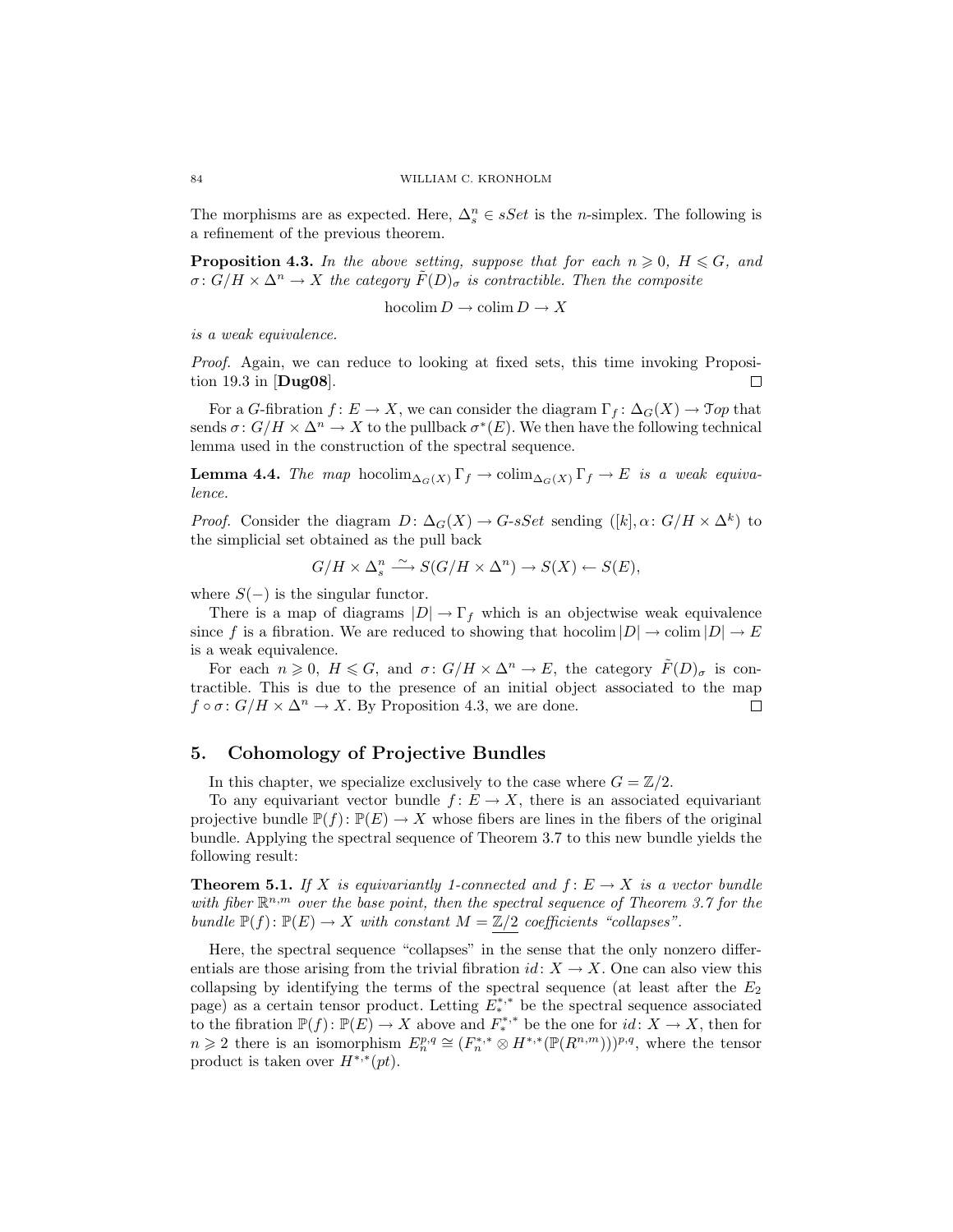Remark 5.2. Despite the spectral sequence  $E_*^{*,*}$  behaving like  $F_*^{*,*} \otimes H^{*,*}(\mathbb{P}(R^{n,m}))$ , it need not be the case that  $H^{*,*}(\mathbb{P}(E))$  and  $H^{*,*}(X) \otimes H^{*,*}(\mathbb{P}(R^{n,m}))$  are isomorphic.

The projective spaces involved here have actions on them induced by the action in the fibers. Briefly, we denote by  $\mathbb{RP}_{tw}^n = \mathbb{P}(\mathbb{R}^{n+1, \left\lfloor \frac{n+1}{2} \right\rfloor})$ , the equivariant space of lines in  $\mathbb{R}^{n+1,\lfloor \frac{n+1}{2} \rfloor}$ . For the other projective spaces, we simply denote the space of lines in  $\mathbb{R}^{n,m}$  by  $\mathbb{P}(\mathbb{R}^{n,m})$ . These projective spaces themselves are studied in more detail in [Kro09]. Some of the relevant results are restated here for convenience.

Lemma 5.3.  $\mathbb{P}(\mathbb{R}^{p,q}) \cong \mathbb{P}(\mathbb{R}^{p,p-q})$ .

**Lemma 5.4.** As a  $H^{*,*}(pt)$ -module,  $H^{*,*}(\mathbb{P}(\mathbb{R}^{p,q}))$  is free with a single generator in dimensions  $(0, 0), (1, 1), (2, 1), (3, 2), (4, 2), \ldots, (2q, q), (2q + 1, q), \ldots, (p - 1, q).$ 

**Theorem 5.5.**  $H^{*,*}(\mathbb{R} \mathbb{P}^\infty_{tw}) = H^{*,*}(pt)[a, b]/(a^2 = \rho a + \tau b)$ , where  $\deg(a) = (1, 1)$ and deg(b) =  $(2, 1)$ .

**Proposition 5.6.**  $H^{*,*}(\mathbb{P}(\mathbb{R}^{p,q}))$  is a truncated polynomial algebra over  $H^{*,*}(pt)$  on generators in dimensions  $(1, 1), (2, 1), (2q + 1, q), (2q + 2, q), \ldots, (p - 1, q)$ , subject to the relations determined by the restriction of  $H^{*,*}(\mathbb{R}\mathbb{P}^\infty_{tw})$  to  $H^{*,*}(\mathbb{P}(\mathbb{R}^{p,q}))$ .

With these observations, we are ready to prove Theorem 5.1.

*Proof of Theorem 5.1.* By Lemma 5.3 we need only consider the case where  $n \geq n/2$ .

First, consider the case where the vector bundle has fiber  $\mathbb{R}^{n,\lfloor \frac{n}{2} \rfloor}$  over the base point.

If n is odd, consider the vector bundle  $E \oplus \mathbb{R}^{1,0} \to X$ , and if n is even consider  $E \oplus \mathbb{R}^{1,1} \to X$ . In either case, denote this new bundle by  $E \oplus L$ . Taking the associated projective bundles gives a diagram

$$
\mathbb{R}\mathbb{P}_{tw}^{n-1} \longrightarrow \mathbb{R}\mathbb{P}_{tw}^{n} \longrightarrow pt
$$
\n
$$
\downarrow \qquad \qquad \downarrow \qquad \qquad \downarrow
$$
\n
$$
\mathbb{P}(E) \longrightarrow \mathbb{P}(E \oplus L) \longrightarrow \downarrow
$$
\n
$$
\downarrow \qquad \qquad \mathbb{P}(f) \downarrow \downarrow s
$$
\n
$$
\downarrow \qquad \qquad \downarrow \qquad \downarrow id
$$
\n
$$
X \longrightarrow \frac{id}{X} \longrightarrow X
$$

Here and below pt is the one point set with trivial  $\mathbb{Z}/2$  action. The map s above is the canonical splitting that assigns to each point  $x$  in  $X$  the line given by the trivial factor in  $E \oplus L$ . It is important to note that this is indeed an equivariant splitting in both the case of  $\mathbb{R}^{1,0}$  and  $\mathbb{R}^{1,1}$ . This diagram yields maps between the spectral sequences associated to these three bundles over X. Let us consider the  $r = 1$  spectral sequence for  $\mathbb{P}(E \oplus L)$ . This is the sequence with  $E_2$ -page given by

$$
E_2^{p,q} = H^{p,0}(X; \underline{H}^{q,1}(\mathbb{R}\mathbb{P}^n_{tw})) \Rightarrow H^{p+q,1}(\mathbb{P}(E \oplus L)).
$$

This spectral sequence is generated as an algebra over  $H^{*,*}(pt)$  by the classes  $a \in$  $H^{0,0}(X; H^{1,1}(\mathbb{R}\mathbb{P}^n_{tw}))$  and  $b \in H^{0,0}(X; H^{2,1}(\mathbb{R}\mathbb{P}^n_{tw}))$ . To see that the spectral sequence collapses, we need only see that these classes  $a$  and  $b$  have trivial differentials.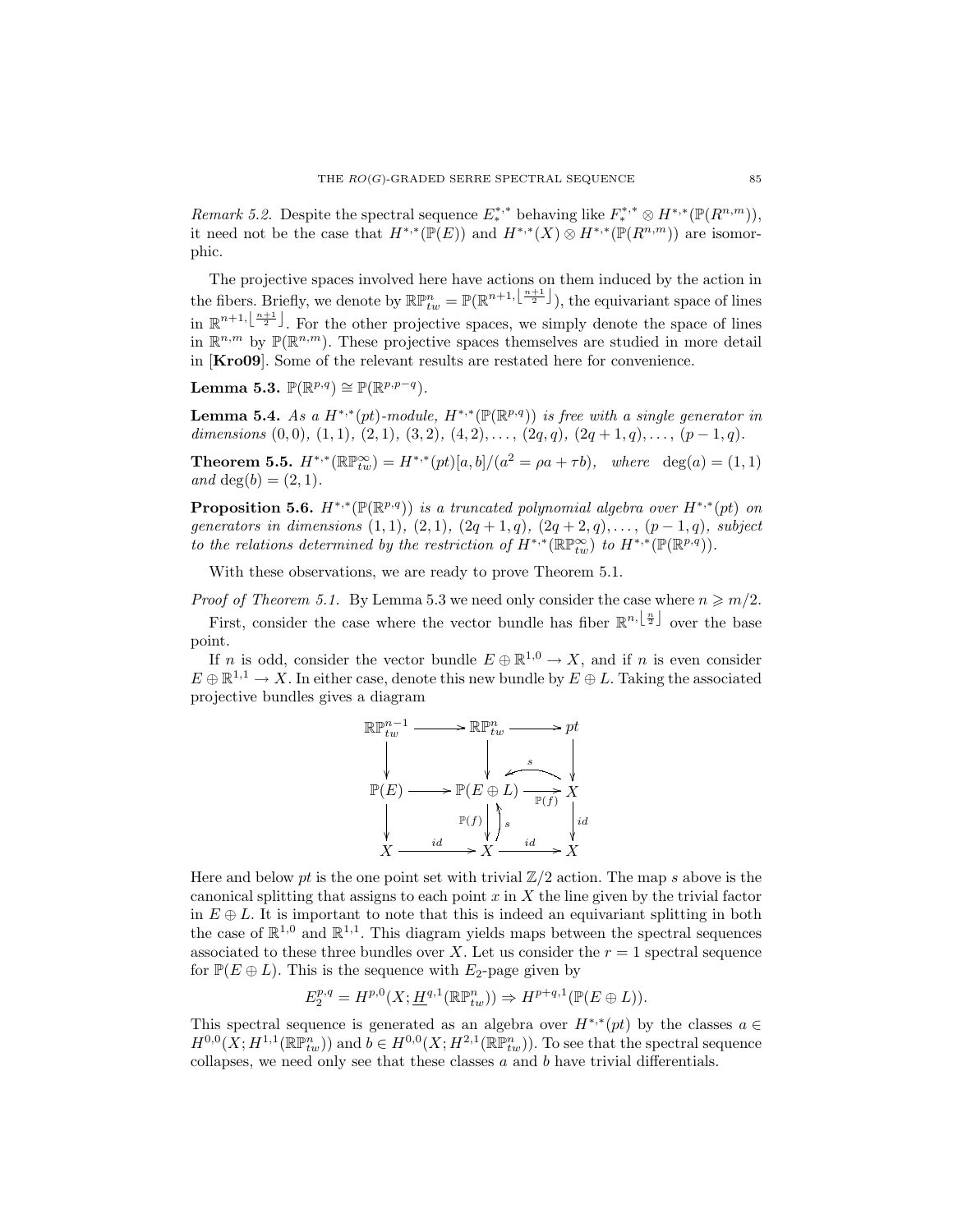The splitting s induces a map  $s^*$  from the  $r = 1$  spectral sequences associated to the bundle  $f : \mathbb{P}(E) \to X$  to the one for the trivial bundle  $id: X \to X$ . This map sends the class  $a \in H^{0,0}(X; H^{1,1}(\mathbb{R}\mathbb{P}^n_{tw}))$  to  $0 \in H^{0,0}(X; H^{1,1}(pt))$  since  $s^* \colon H^{*,*}(\mathbb{R}\mathbb{P}^n_{tw}) \to$  $H^{*,*}(pt)$  is the projection. Thus  $s^*da = d(s^*a) = 0$ . However,  $s^*$  gives an isomorphism between coefficient systems  $\underline{H}^{0,1}(\mathbb{R}\mathbb{P}^n_{tw}) \cong_{s^*} \underline{H}^{0,1}(pt)$ . Observe:

$$
(H^{0,1}(\mathbb{R}\mathbb{P}_{tw}^{n}))(\mathbb{Z}/2) = H^{0,1}(\mathbb{Z}/2 \times \mathbb{R}\mathbb{P}_{tw}^{n})
$$
  
\n
$$
= [\mathbb{Z}/2 \times \mathbb{R}\mathbb{P}_{tw}^{n}, K(\mathbb{Z}/2(1), 0)]_{\mathbb{Z}/2}
$$
  
\n
$$
= [\mathbb{R}\mathbb{P}_{tw}^{n}, K(\mathbb{Z}/2, 0)]_{e}
$$
  
\n
$$
= H^{0}_{non-eq}(\mathbb{R}\mathbb{P}^{n}; \mathbb{Z}/2)
$$
  
\n
$$
\cong_{s^{*}} H^{0}_{non-eq}(pt; \mathbb{Z}/2)
$$
  
\n
$$
= H^{0,1}(pt)
$$
  
\n
$$
= (\underline{H}^{0,1}(pt))(\mathbb{Z}/2).
$$

Here,  $K(A(q), p)$  is the representing space for  $H^{p,q}(-; \underline{A})$ .

Also,  $H^{0,1}(\mathbb{R}\mathbb{P}^n_{tw})(G/\tilde{G})=H^{0,1}(\mathbb{R}\mathbb{P}^n_{tw})\cong_{s^*} H^{0,1}(pt)$ . It now follows that since  $s^*da = 0$ , it must be that  $da = 0$ .

Now, from the relation  $a^2 = \rho a + \tau b$  we get that  $0 = d(a^2) = \rho da + \tau db$ . Hence  $\tau db = 0$ . But,  $\tau \colon \underline{H}^{1,1}(\mathbb{R} \mathbb{P}^n_{tw}) \to \underline{H}^{1,2}(\mathbb{R} \mathbb{P}^n_{tw})$  is an isomorphism. Thus  $db = 0$ .

Now,  $\mathbb{P}(i)^*(a) = a$  and  $\mathbb{P}(i)^*(b) = b$ , where  $\mathbb{P}(i)^* : \mathbb{P}(E \oplus L) \to \mathbb{P}(E)$ . Thus,  $d(a) = 0$  and  $d(b) = 0$  in the spectral sequence for  $\mathbb{P}(E)$  as well. Therefore the spectral sequence "collapses," in the sense that all differentials are zero, except for the part of the spectral sequence corresponding to the trivial fibration  $id: X \to X$ .

For the other projective spaces, we can proceed inductively. Fix  $m$  and induct on  $n \geqslant m/2$ . The base case is exactly the argument above. For the inductive step, in going from  $\mathbb{P}(\mathbb{R}^{n,m})$  to  $\mathbb{P}(\mathbb{R}^{n+1,m})$ , a single new cohomology generator  $c_{n,m}$  appears in degree  $(n, m)$ , according to Lemma 5.4. Also, by Proposition 5.6, we have  $ac_{n-1,m} =$  $\tau c_{n,m}$ , where  $c_{n-1,m}$  is the highest dimensional cohomology generator in

$$
H^{*,*}(\mathbb{P}(\mathbb{R}^{n,m})).
$$

Then in the spectral sequence we have  $d(ac_{n-1,m}) = \tau d(c_{n,m})$ . But, by induction,  $d(ac_{n-1,m}) = 0$ . Since  $\tau$  is still an injection in the range we are working in, it must be that  $d(c_{n,m}) = 0$ . This gives the desired collapsing of the spectral sequence.  $\Box$ 

In fact, we can deduce even more about such a projective bundle.

**Corollary 5.7.** If  $f: E \to X$  is a vector bundle with X equivariantly 1-connected with fiber  $\mathbb{R}^{n,m}$  over the base point, then  $\mathbb{P}(F)^* \colon H^{*,*}(X) \to H^{*,*}(\mathbb{P}(E))$  is an injection.

Proof. By the preceding theorem, there is a natural injection of the spectral sequence for  $id_X$  into the one for  $\mathbb{P}(f)$ , thus an injection on the filtrations. We get an injection on the  $E_{\infty}$  terms, and thus, by the following lemma, an injection  $H^{*,*}(X) \to H^{*,*}(\mathbb{P}(E)).$  $\Box$ 

**Lemma 5.8.** Let  $f: E_r^{p,q} \to F_r^{p,q}$  be a map of first quadrant spectral sequences, converging to  $A_{p+q}$  and  $B_{p+q}$  respectively, which is an injection for every p, q, and r. Then f induces an injection  $\hat{f} : A_{p+q} \to B_{p+q}$ .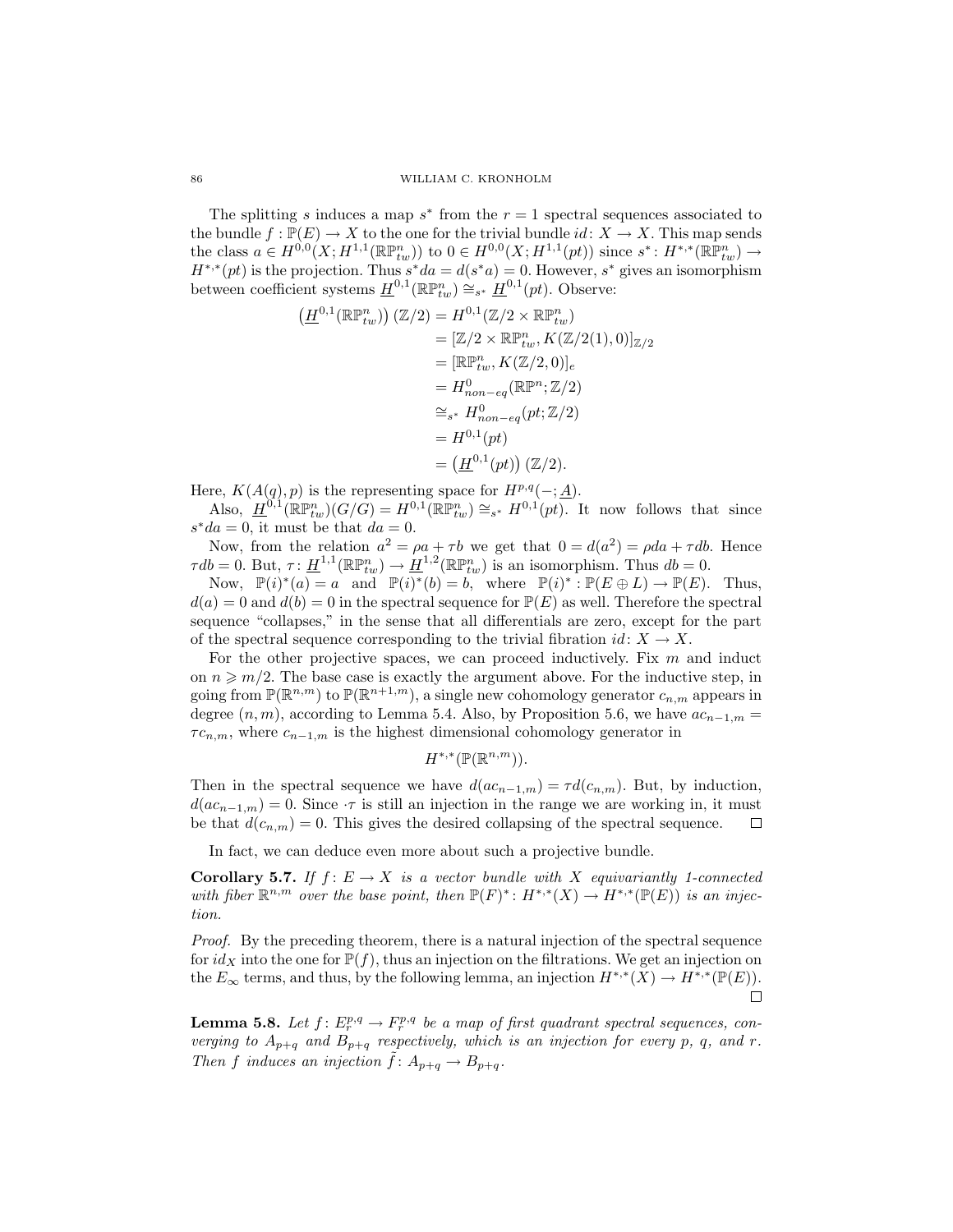*Proof.* Fix n. Then there is a filtration  $0 \subseteq A_0 \subseteq \cdots \subseteq A_n$  with  $A_i/A_{i-1} \cong E_{\infty}^{n-i,i}$ . Similarly, there is a filtration  $0 \subseteq B_0 \subseteq \cdots \subseteq B_n$  with  $\overline{B_i/B_{i-1}} \cong F_{\infty}^{n-i,i}$ . Notice that  $A_0 = E_{\infty}^{n,0}$  and  $B_0 = F_{\infty}^{n,0}$ . Thus  $\tilde{f}_0 : \overline{A_0 \to B_0}$  is injective. Induction starts.

Suppose that  $\tilde{f}_i: A_i \to B_i$  is injective. We also know that

$$
f_{i+1} \colon A_{i+1}/A_i \to B_{i+1}/B_i
$$

is injective. We have a map  $f_{i+1}: A_{i+1} \to B_{i+1}$  that restricts to  $f_i$  and we want to see that  $\tilde{f}_{i+1}$  is injective. Suppose  $\tilde{f}_{i+1}(a) = 0$ . Then  $f_{i+1}([a]) = 0$ . But this map is injective, so  $a \in A_i$ . Since  $\tilde{f}_{i+1}$  restricts to  $\tilde{f}_i$  on  $A_i$ , we have that  $\tilde{f}_{i+1}(a) = \tilde{f}_i(a) = 0$ . As  $\tilde{f}_i$  is injective,  $a = 0$ . By induction,  $\tilde{f}_n = \tilde{f}$  is injective.  $\Box$ 

#### 6. Equivariant Adams-Hilton Construction

This sections provides a G-representation complex structure to the space of Moore loops of a G-representation space Y under certain assumptions on the types of cells involved.

Let  $(Y, *)$  be a based G-space. Let  $\Omega^M(Y, *) \subseteq Map([0, \infty), Y) \times [0, \infty)$  denote the subspace of all pairs  $(\varphi, r)$  for which  $\varphi(0) = *$  and  $\varphi(t) = *$  for  $t \geq r$ . The space  $\Omega^M(Y,*)$  is the space of Moore loops of Y. It inherits a G-action given by  $q \cdot (\varphi,r)$  $(g \cdot \varphi, r)$ , where  $(g \cdot \varphi)(t) = g \cdot \varphi(t)$ . (The action of G on both R and  $[0, \infty)$  are assumed to be trivial, so this is the usual diagonal action of  $G$  on a product restricted to the subspace of Moore loops.)

**Proposition 6.1.**  $\Omega(Y, *)$  is a G-deformation retract of  $\Omega^M(Y, *)$ .

Proof. The argument from nonequivariant topology adapts effortlessly to the equivariant setting. What follows is essentially the argument from Proposition 5.1.1 of [MS93].

First consider  $\tilde{\Omega}(Y,*)\subseteq \Omega^M(Y,*)$ , the subspace of all  $(\varphi,t)$  with  $t\geqslant 1$ . A deformation retraction, H, of  $\Omega^M(Y,*)$  onto  $\tilde{\Omega}(Y,*)$  is given by the following formulae:  $\frac{1}{2}$ 

$$
H(s,(\varphi,r)) = \begin{cases} (\varphi, r+s) & \text{when } r+s \leq 1\\ (\varphi, 1) & \text{when } r \leq 1 \text{ and } r+s \geq 1\\ (\varphi, r) & \text{when } r \geq 1. \end{cases}
$$

Now a deformation retraction K from  $\Omega(Y, *)$  to  $\Omega(Y, *)$  is given by the formula

$$
K(s, (\varphi, r)) = (\varphi_s, (1 - s)r + s),
$$

where  $\varphi_s(t) = \varphi(\frac{r}{(1-s)r+s}t)$ .

Notice that  $H$  and  $K$  are both equivariant deformation retractions.

 $\Box$ 

Given any based G-space  $(X, *)$ , one can form the free G-monoid  $M(X, *)$  just Given any based G-space  $(X, *)$ , one can form the free G-monoid  $M(X, *)$  just<br>as in the nonequivariant setting. As a space,  $M(X, *) = [[X^n / \sim]$ . Here,  $\sim$  is the equivalence relation generated by all the relations of the form

$$
(x_1, \ldots, x_{i-1}, \ast, x_{i+1}, \ldots, x_n) \sim (x_1, \ldots, x_{i-1}, x_{i+1}, \ldots, x_n).
$$

The G-action on  $M(X, *)$  is inherited from the diagonal action of G on each of the products  $X^n$ . Note that since the basepoint \* is fixed by G, this action factors through the relation ∼.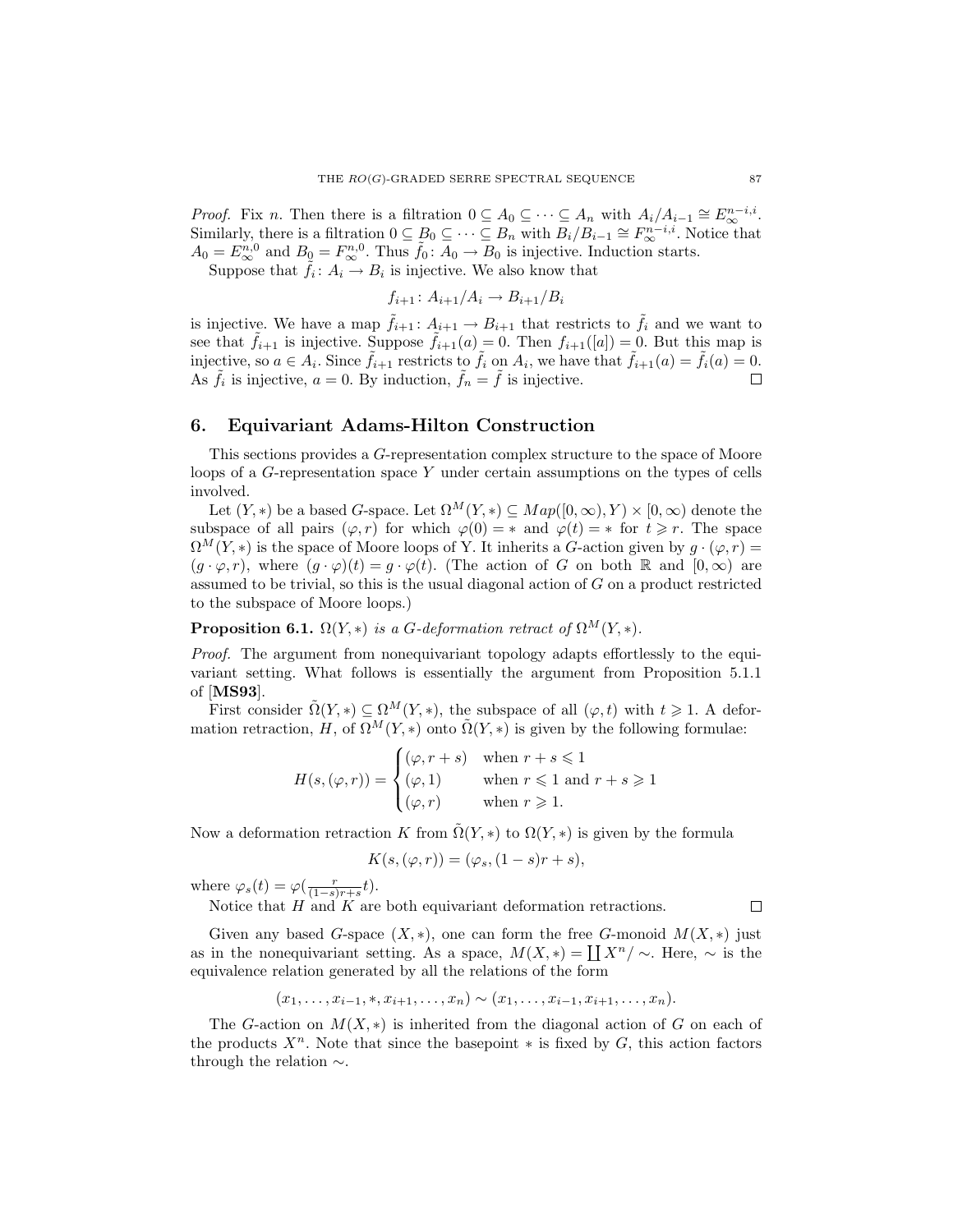This free G-monoid on  $(X, *)$  enjoys the universal property that any based G-map  $f: X \to M$ , where M is any topological G-monoid with  $f(*) = e$ , can be extended uniquely to a G-monoid map  $\tilde{f}: M(X, *) \to M$ .

 $\Omega^{M}(Y,*)$  is a topological G-monoid. The loop concatenation product respects the G action in the sense that  $g \cdot ((\varphi, r) * (\psi, s)) = ((g \cdot \varphi) * (g \cdot \psi), r + s)$ . The point  $(*, 0)$ , where  $*$  denotes the constant loop at the base point of Y, is the identity element.

Let  $(X, *)$  be a based G-space. The equivariant James map is the G-map  $J: (X, *) \to (\Omega \Sigma X, *)$  given by  $J(x)(t) = [t, x] \in \Sigma X$ . Here, the G-action is given by  $(g \cdot J(x))(t) = [t, g \cdot x]$ . Compose this G-map with the inclusion of  $\Omega \Sigma X$  into  $\Omega^M \Sigma X$ to obtain a G-map  $J: (X, *) \to (\Omega^M \Sigma X, *)$  that does not carry the base point to to obtain a G-map  $J: (X, *) \to (Y - ZX, *)$  that does not carry the base point to<br>the identity. Let  $\hat{X} = X \coprod (0,1) / (1 \sim *)$  and define an extension  $\hat{J}$  of  $J$  to  $\hat{X}$  by  $\hat{J}(s) = (*, s)$  for  $s \in [0, 1]$  where  $*$  denotes the constant path at the basepoint. Note that  $\hat{X}$  and X are based G-homotopy equivalent if X is a G-CW complex. By now considering 0 to be the basepoint of  $\hat{X}, \hat{J}$  is now a based G-map. This now extends uniquely to a G-map  $\bar{J}: M(\hat{X},0) \to \Omega^M \Sigma X$ . This is the map in James' theorem.

James' Theorem states that if  $X$  is a connected CW complex, the map  $\bar{J}: M(\hat{X},0) \to \Omega^M \Sigma X$  is a homotopy equivalence. See [**CM95**] for a proof of James' theorem. This can be easily extended to the equivariant setting in the case that  $X$ has connected fixed sets.

**Theorem 6.2** (Equivariant James Theorem). If X is a connected  $G-CW$  complex with  $X^H$  connected for all  $H \leq G$ , the G-map  $\overline{J}: M(\hat{X},0) \to \Omega^M \Sigma X$  is a G-homotopy equivalence.

*Proof.* Observe that  $M(\hat{X}, 0)^H = M(\hat{X}^H, 0)$  and  $(\Omega^M \Sigma X)^H = \Omega^M \Sigma (X^H)$ . Now,  $\bar{J}^H \colon M(\hat{X},0)^H \to (\Omega^M \Sigma X)^H$ 

is a homotopy equivalence by James' theorem since  $X^H$  is a connected CW complex by assumption. Thus  $\bar{J}$  is a G-homotopy equivalence. П

The space  $J(X) = M(\hat{X}, 0)$  is called the James construction.  $J(X)$  is a free, associative, unital G-monoid. If the basepoint  $*$  of X is a vertex, then  $J(X)$  has a natural G-CW complex structure coming from the decomposition of  $X^n$  as a product G-CW complex. Thus  $J(X)$  has the following properties:

- 1. every element  $v \in J(X)$  has a unique expression  $v = *$  or  $v = x_1x_2 \cdots x_n$ ,  $x_i \in$  $X \setminus *$  for  $1 \leqslant i \leqslant n$ .
- 2.  $x_1 \cdots x_n$  is contained in a unique cell of  $J(X)$ , the cell  $C_1 \times \cdots \times C_n$  where  $x_i \in \text{Int}(C_i)$ ,  $1 \leq i \leq n$ , so that no indecomposable cell contains decomposable points, and
- 3. non-equivariantly, the cell complex has the form of a tensor algebra  $T(C_{\#}(X)),$ where the sub complex  $C_{\#}(X)$  is exactly the indecomposables, and the generating cells in dimension i are in bijective correspondence with the cells in dimension  $i + 1$  of  $\Sigma X$ .

Remark 6.3. The James construction given above uses the trivial one dimensional representation for loops and suspensions. This differs from the construction in [Ryb91] where the nontrivial one dimensional  $\mathbb{Z}/2$  representation is used.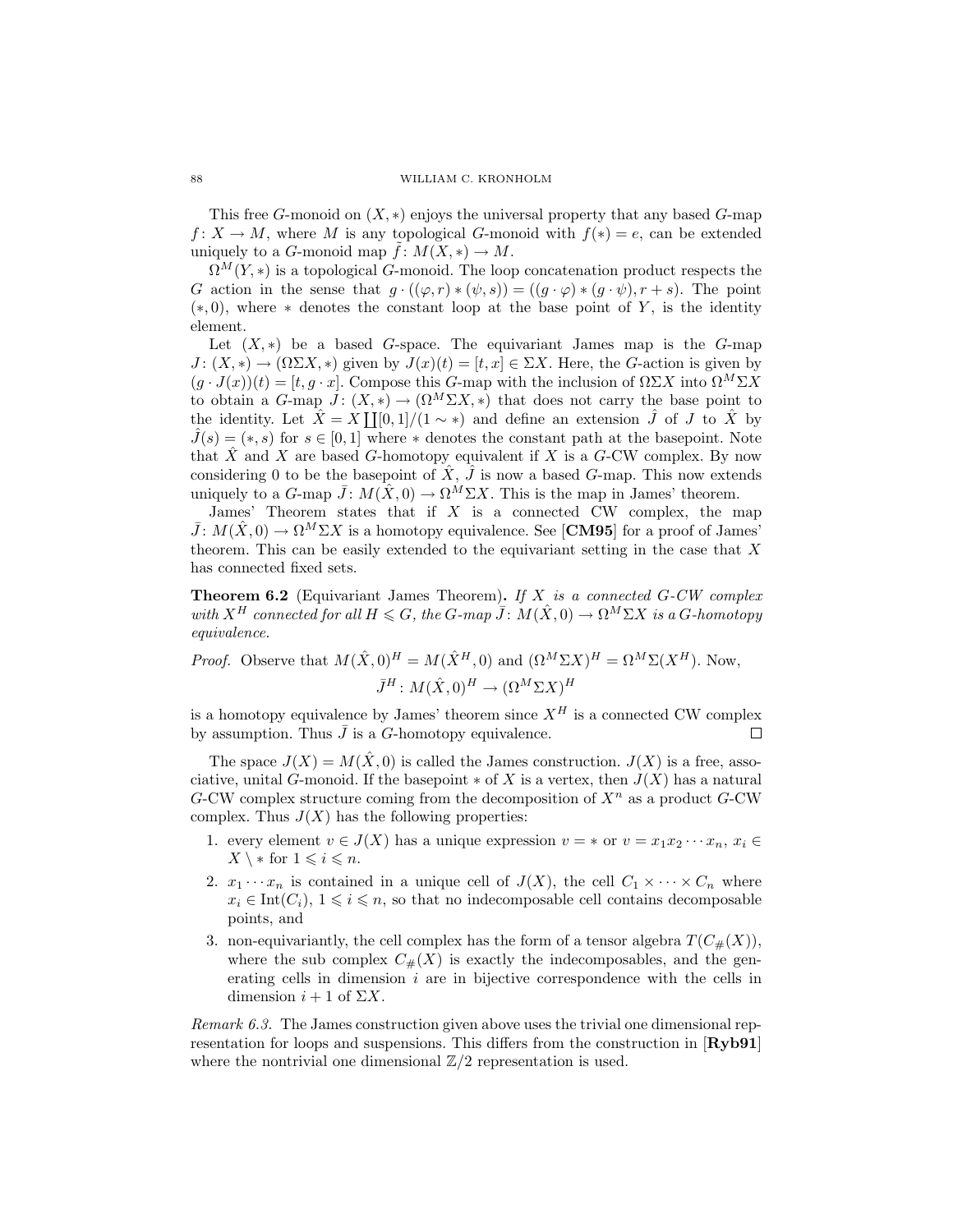Nonequivariantly, we have the Adams-Hilton construction as follows. Let  $Y$  be a CW complex with a single vertex  $*$  and no 1-cells. Then there is a model for  $\Omega^M(Y)$ which is a free associative monoid, with ∗ the only vertex, the generating cells in dimension i are in 1-1 correspondence with the  $(i + 1)$ -dimensional cells of Y, and it satisfies (2) above. This will generalize to the following equivariant version.

**Theorem 6.4** (Equivariant Adams-Hilton). Let Y be a Rep(G)-complex with a single vertex  $\ast$ , no 1-cells, and the only cells in higher dimensions are  $V \oplus 1$ -cells where V is a real representation of G with all fixed sets of  $S^V$  connected. Then there is a model for  $\Omega^M(Y)$  which is a free associative monoid, with  $*$  the only vertex, the generating cells in dimension V are in 1-1 correspondence with the  $(V \oplus 1)$ -dimensional cells of Y, and it satisfies (2) above.

For the case  $G = \mathbb{Z}/2$  the theorem becomes the following.

**Theorem 6.5** ( $\mathbb{Z}/2$ -Equivariant Adams-Hilton). Let Y be a Rep( $\mathbb{Z}/2$ )-complex with a single vertex  $*$  and no  $(n, n)$ -cells or  $(n, n - 1)$ -cells for  $n \geq 1$ . Then there is a model for  $\Omega^M(Y)$  which is a free associative monoid, with \* the only vertex, the generating cells in dimension  $(p, q)$  are in 1-1 correspondence with the  $(p + 1, q)$ -dimensional cells of Y, and it satisfies  $(2)$  above.

*Proof.* With these restrictions on the types of cells in our  $\text{Rep}(G)$ -complex, the proof of the Adams-Hilton theorem in [CM95] adapts to the equivariant case. For example, in the base case of the inductive argument, one has that the 2-skeleton example,<br> $Y^{(2)} = \bigvee$ in the base case<br> $V_{\alpha} S^{V_{\alpha} \oplus 1} = \Sigma^1(\bigvee$  $V_{\alpha}$   $S^{V_{\alpha}}$ ). Since each  $S^{V_{\alpha}}$  has connected fixed sets, the equivariant James construction applies and the result is immediate.

For the inductive step, the prolongation construction is equivariant and so by [Wan80] the quasifibration arguments extend to the equivariant setting. This allows the remainder of the argument to adapt to the equivariant setting.  $\Box$ 

One application of this model is the computation of  $H^{*,*}(\Omega S^{p,q}; \mathbb{Z}/2)$  when  $S^{p,q}$ has a connected fixed set and  $p \geq 2$ .

**Proposition 6.6.** If  $S^{p,q}$  is equivariantly 1-connected, then  $H^{*,*}(\Omega S^{p,q}; \mathbb{Z}/2)$  is an exterior algebra over  $H^{*,*}(pt;\mathbb{Z}/2)$  on generators  $a_1, a_2, \ldots$ , where  $a_i$  has bidegree  $((p-1)\cdot 2^{i-1}, q \cdot 2^{i-1}).$ 

Sketch of proof. For each value of p and q, the argument is similar, so let's focus on the case  $p = 4$  and  $q = 2$  to compute  $H^{*,*}(\Omega S^{4,2})$ .

Now, since the fixed set of  $S^{4,2}$  is connected, by the Adams-Hilton construction we have an upper bound for the reduced cohomology of the loop space given in Figure 3.

In the spectral sequence of the filtration, it is clear that all differentials must be zero, and so Figure 3 reveals the structure of  $H^{*,*}(\Omega S^{4,2})$  as a free  $H^{*,*}(pt)$ -module. Denote the generators of  $H^{3 \cdot 2^{i-1}, 2 \cdot 2^{i-1}}(\Omega S^{p,q}; \mathbb{Z}/2)$  by  $a_i$ .

Consider the path-loop fibration  $\Omega S^{4,2} \to PS^{4,2} \to S^{4,2}$ . The base is 1-connected, so we can apply the spectral sequence of Theorem 3.7, which will converge to the cohomology of a point since the total space  $PS^{4,2} \simeq pt$ . Consider first the  $r = 2$ portion of the spectral sequence.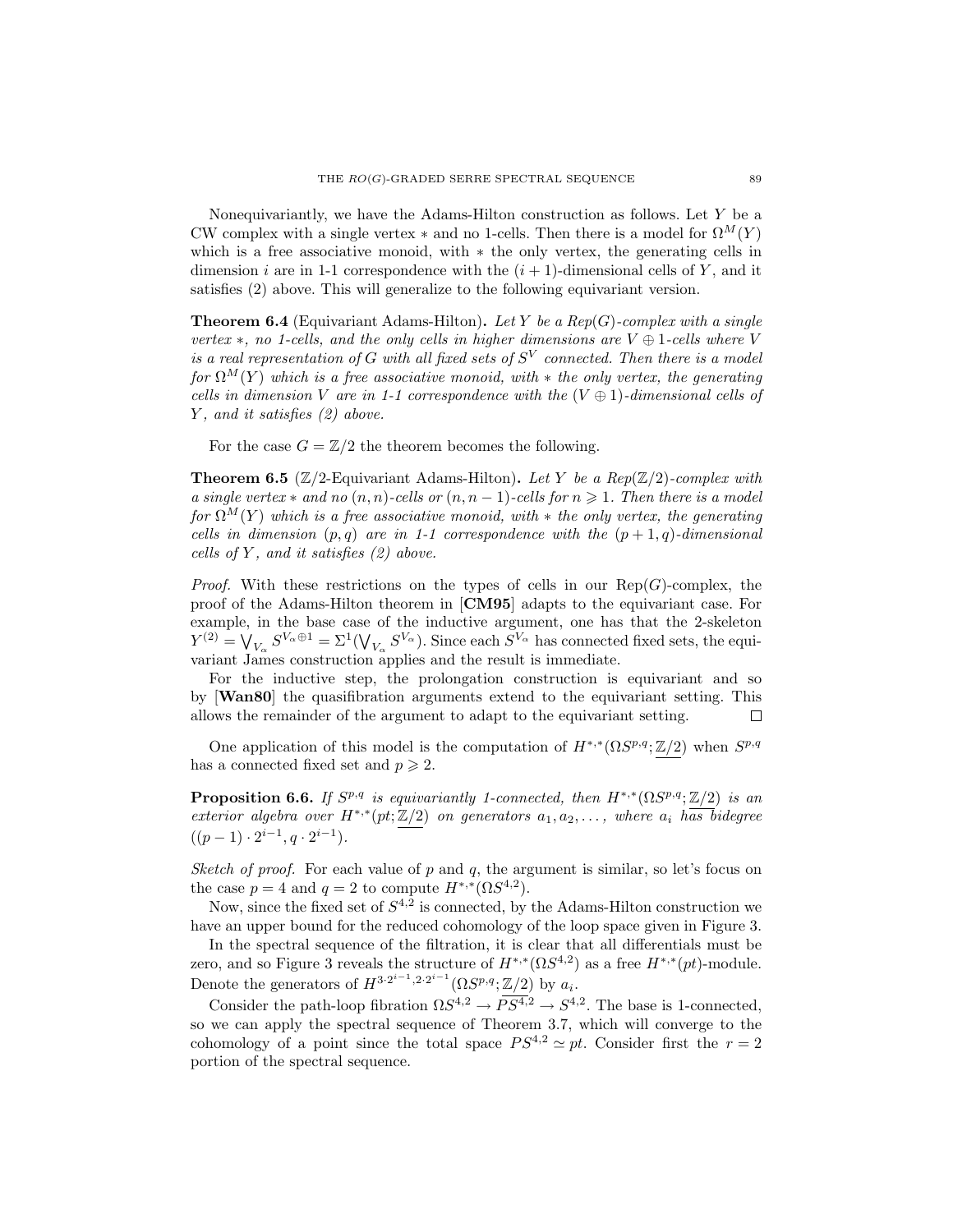

Figure 3: The  $E_1$  page of the cellular spectral sequence for  $\Omega S^{4,2}$ .

To fill in the entries in the spectral sequence, the Mackey functors  $H^{q,2}(\Omega S^{4,2})$ need to be computed for various values of  $q$ . These can be obtained from the module structure above. The calculations yield that  $\underline{H}^{0,2}(\Omega S^{4,2}) = \underline{H}^{3,2}(\Omega S^{4,2}) = \mathbb{Z}/2$ ,  $\underline{H}^{1,2}(\Omega S^{4,2}) = \underline{H}^{2,2}(\Omega S^{4,2}) = \langle \mathbb{Z}/2 \rangle$ , and  $\underline{H}^{4,2}(\Omega S^{4,2}) = \underline{H}^{5,2}(\Omega S^{4,2}) = 0$ . The Mackey functor  $\underline{H}^{6,2}(\Omega S^{4,2})$  is dual to  $\mathbb{Z}/2$ , though this information will not be needed.

Given the above Mackey functors, we have that the  $q = 0$  and  $q = 3$  rows are  $H^{*,0}(S^{4,2};\mathbb{Z}/2)$ , the  $q=1$  and  $q=2$  rows are  $H^{*}_{non-eq}(S^2;\mathbb{Z}/2)$ , and the  $q=4$  and  $q = 5$  rows are entirely zeroes. Thus the spectral sequence is as shown in Figure 4.

Since the total space of the fibration is contractible, the spectral sequence converges to  $H^{p+q,2}(pt)$ . Since  $H^{4,2}(pt) = 0$ , there must be a nontrivial differential  $d_2: E^{0,3} \to$  $E^{2,2}$  sending the generator  $a_1 \in H^{0,0}(S^{4,2}; \underline{H}^{3,2}(\Omega S^{4,2}))$  to the generator

$$
z \in H^{2,0}(S^{4,2}; \underline{H}^{2,2}(\Omega S^{4,2})).
$$

Now, the products  $a_1^2$  and  $a \cdot z$  live in the  $r = 4$  spectral sequence and so to determine the differentials on  $a_1^2$ , we need the picture of that spectral sequence. This is shown in Figure 5.

Since  $H^{7,4}(pt) = 0$ , there must be a nontrivial differential  $d_2: E^{0,6} \to E^{2,5}$  sending the generator  $a_2$  isomorphically to  $a \cdot z$ . Since  $d_2(a_1^2) = 0$ , it must be that  $a_1^2 = 0$ . An inductive argument will show that the ring structure is indeed that of an exterior algebra with the specified generators.П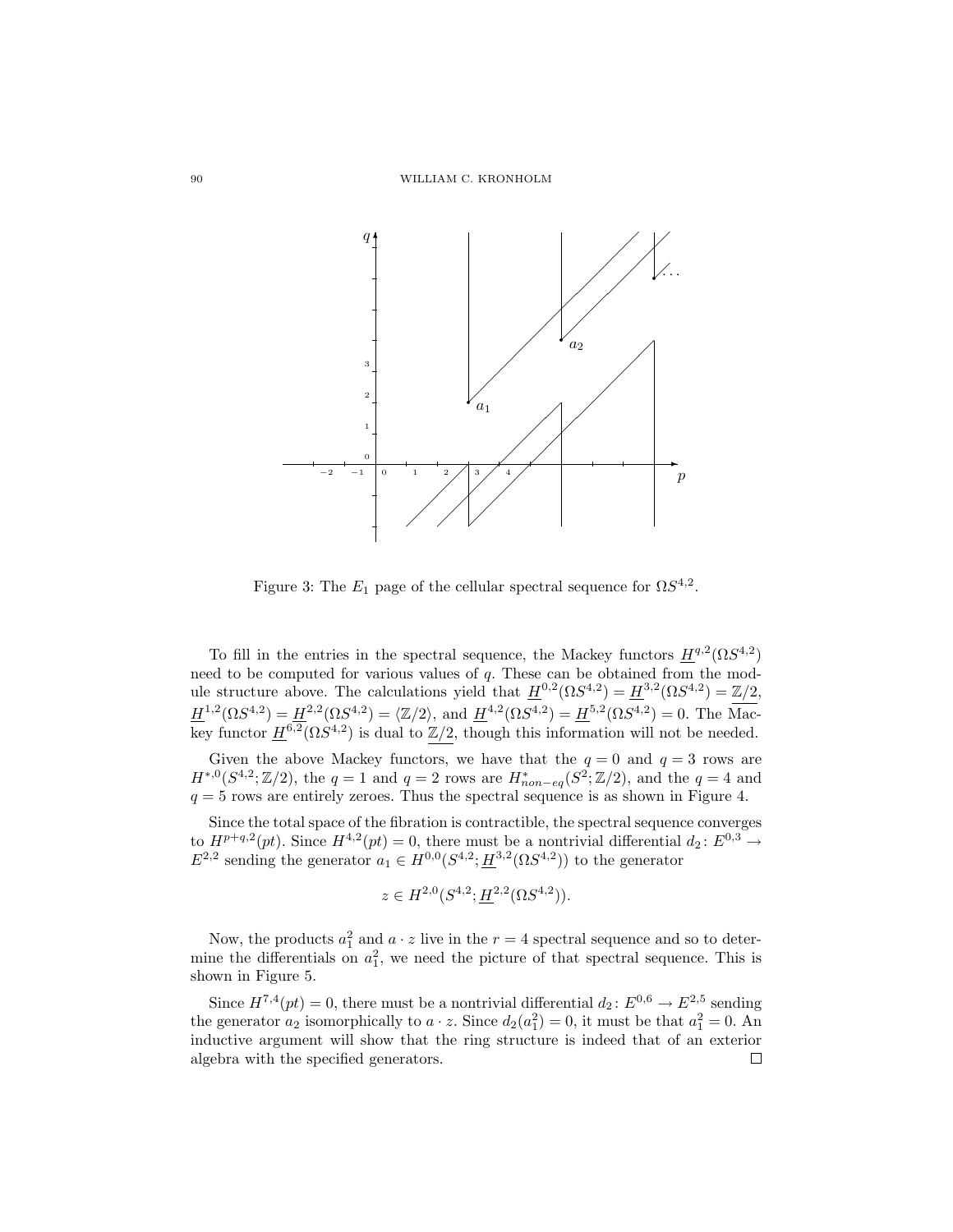| $q \triangle$    |                  |                  |                  |                  |                |                  |
|------------------|------------------|------------------|------------------|------------------|----------------|------------------|
| 6                | ??               | ??               | ??               | ??               | ??             | ??               |
| $\overline{5}$   | $\boldsymbol{0}$ | $\boldsymbol{0}$ | $\boldsymbol{0}$ | $\overline{0}$   | $\overline{0}$ | $\boldsymbol{0}$ |
| $\overline{4}$   | $\overline{0}$   | $\overline{0}$   | $\overline{0}$   | $\boldsymbol{0}$ | $\overline{0}$ | $\overline{0}$   |
| $\sqrt{3}$       | $\mathbb{Z}/2$   | $\theta$         | $\overline{0}$   | $\boldsymbol{0}$ | $\mathbb{Z}/2$ | $\overline{0}$   |
| $\overline{2}$   | $\mathbb{Z}/2$   | $\overline{0}$   | $\mathbb{Z}/2$   | $\overline{0}$   | $\overline{0}$ | $\overline{0}$   |
| $\mathbf{1}$     | $\mathbb{Z}/2$   | $\boldsymbol{0}$ | $\mathbb{Z}/2$   | $\boldsymbol{0}$ | $\overline{0}$ | $\boldsymbol{0}$ |
| $\boldsymbol{0}$ | $\mathbb{Z}/2$   | $\theta$         | $\overline{0}$   | $\overline{0}$   | $\mathbb{Z}/2$ | $\theta$         |
|                  | $\theta$         |                  | $\overline{2}$   | 3                | 4              | р                |

Figure 4: The  $r = 2$  spectral sequence for  $\Omega S^{4,2} \to PS^{4,2} \to S^{4,2}$ .

| $q$ $\blacktriangle$ |                    |                  |                    |                  |                |                  |
|----------------------|--------------------|------------------|--------------------|------------------|----------------|------------------|
| $\,6$                | $\mathbb{Z}/2$     | $\theta$         | $\boldsymbol{0}$   | $\boldsymbol{0}$ | $\mathbb{Z}/2$ | $\boldsymbol{0}$ |
| $\overline{5}$       | $\mathbb{Z}/2$     | $\boldsymbol{0}$ | $\mathbb{Z}/2$     | $\overline{0}$   | $\overline{0}$ | $\overline{0}$   |
| $\overline{4}$       | $(\mathbb{Z}/2)^2$ | $\boldsymbol{0}$ | $(\mathbb{Z}/2)^2$ | $\boldsymbol{0}$ | $\overline{0}$ | $\boldsymbol{0}$ |
| 3                    | $(\mathbb{Z}/2)^2$ | $\overline{0}$   | $\mathbb{Z}/2$     | $\overline{0}$   | $\mathbb{Z}/2$ | $\overline{0}$   |
| $\overline{2}$       | $\mathbb{Z}/2$     | $\boldsymbol{0}$ | $\mathbb{Z}/2$     | $\overline{0}$   | $\overline{0}$ | $\overline{0}$   |
| 1                    | $\mathbb{Z}/2$     | $\boldsymbol{0}$ | $\mathbb{Z}/2$     | $\boldsymbol{0}$ | $\overline{0}$ | $\boldsymbol{0}$ |
| $\boldsymbol{0}$     | $\mathbb{Z}/2$     | $\theta$         | $\overline{0}$     | $\boldsymbol{0}$ | $\mathbb{Z}/2$ | $\overline{0}$   |
|                      | 0                  | 1                | $\overline{2}$     | 3                | 4              | $\overline{p}$   |

Figure 5: The  $r = 4$  spectral sequence for  $\Omega S^{4,2} \to PS^{4,2} \to S^{4,2}$ .